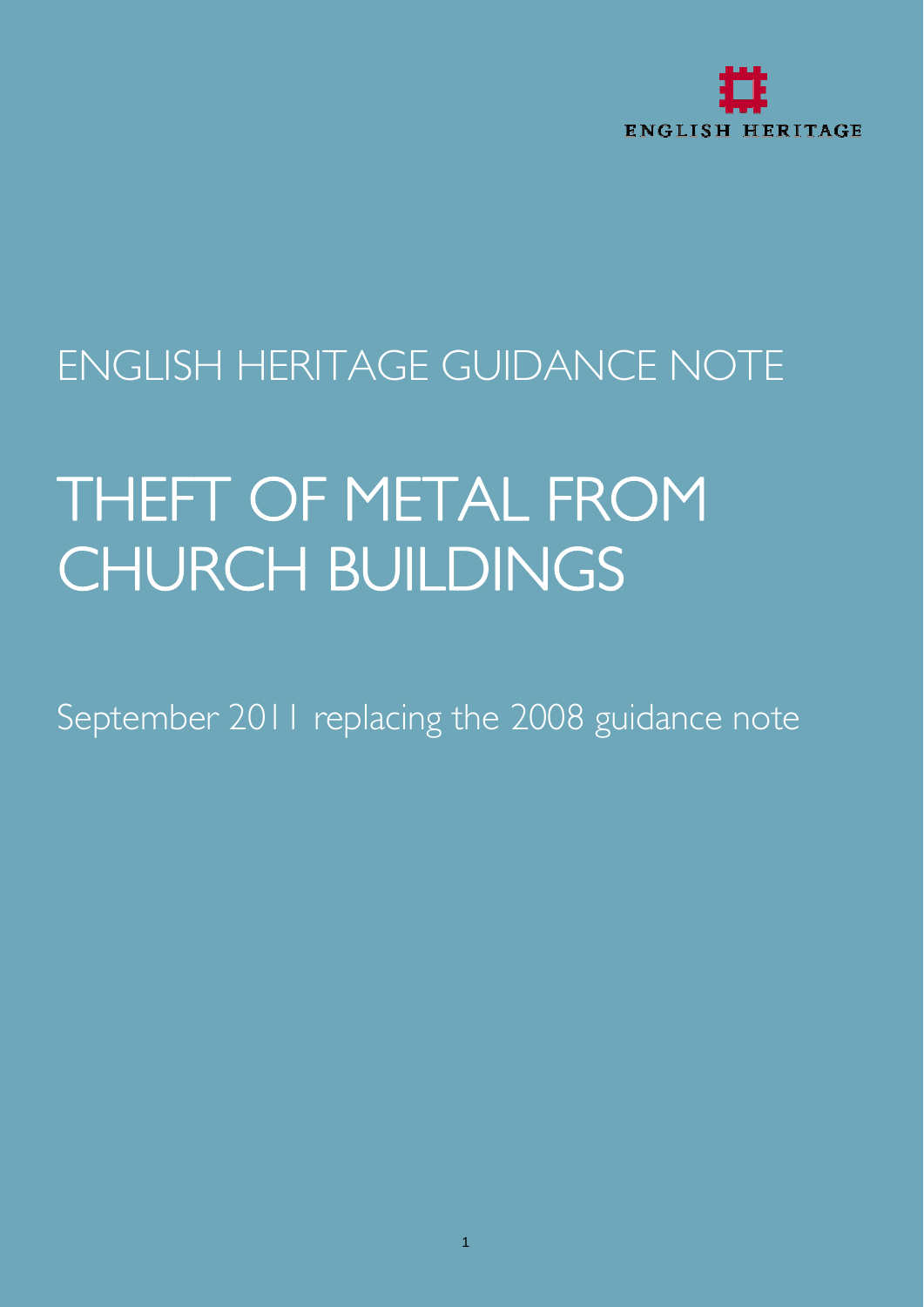#### THEFT OF METAL FROM CHURCH BUILDINGS

 $\overline{a}$ 

### ENGLISH HERITAGE POLICY

English Heritage's policy is that lead should be retained wherever possible. When replacement is necessary it is desirable to use lead on a like-for-like basis, with appropriate security measures installed to deter theft. English Heritage strongly supports the installation of security systems where appropriate to protect roofs and will include the expense of these as an eligible cost when assessing applications to the Repair Grants for Places of Worship Scheme.

In some circumstances like-for-like replacement following a theft is not prudent. In such situations, we will consider supporting proposals for the replacement of stolen lead with an alternative material after one incidence of theft, if we are persuaded that security measures are unlikely to prevent further attacks and the proposed alternative material is suitable.

In offering advice to congregations English Heritage will try to balance the ideal - which means like-for-like replacement to maintain the significance of a building - and the pragmatic, which recognises another material might be more likely to secure the continued use of the building. Where change is proposed, any harm done to the significance of the building would need to be outweighed by the good done in ensuring its long-term wind- and water-tightness in order to be justifiable.

### THE PURPOSE OF THIS GUIDANCE NOTE

This guidance note sets out English Heritage's<sup>[1](#page-1-0)</sup> response to the epidemic of lead theft<sup>[2](#page-1-1)</sup> which is affecting historic buildings and, in particular, parish churches<sup>[3](#page-1-2)</sup>. We recognise that any theft brings frustration, expense and inconvenience to congregations. Preventing future thefts is paramount, but dealing with the unfortunate aftermath in an appropriate way is also very important.

This guidance is in two parts: the first outlines English Heritage's approach and our advice for congregations on the significance of lead, how to protect it, and how to respond to thefts; the second offers detailed practical information about selecting the material to be used for historic church roofs and making it secure.

<span id="page-1-0"></span><sup>1</sup> In accordance with the Code of Practice for the Ecclesiastical Exemption para 4 (ii) footnote 25, English Heritage would expect to be consulted on proposal to change roofing materials on grade I or II\* churches.

<span id="page-1-1"></span><sup>&</sup>lt;sup>2</sup> In this note, we refer to "lead" as most metal stolen from church roofs is lead, but the principles apply to any metal used to cover buildings. The principles also apply to the theft of other metals, lightning conductors, brassware, monumental brasses as well as stone roofing slates and paving, and clay edging, all of which have been stolen from churches. Appendix 1 gives some background to the current spate of thefts.

<span id="page-1-2"></span><sup>3</sup> In this note, "church" is used to refer to a place of worship used by Christian denominations. Other places of worship may be targeted, but the overwhelming majority of thefts are from listed parish churches.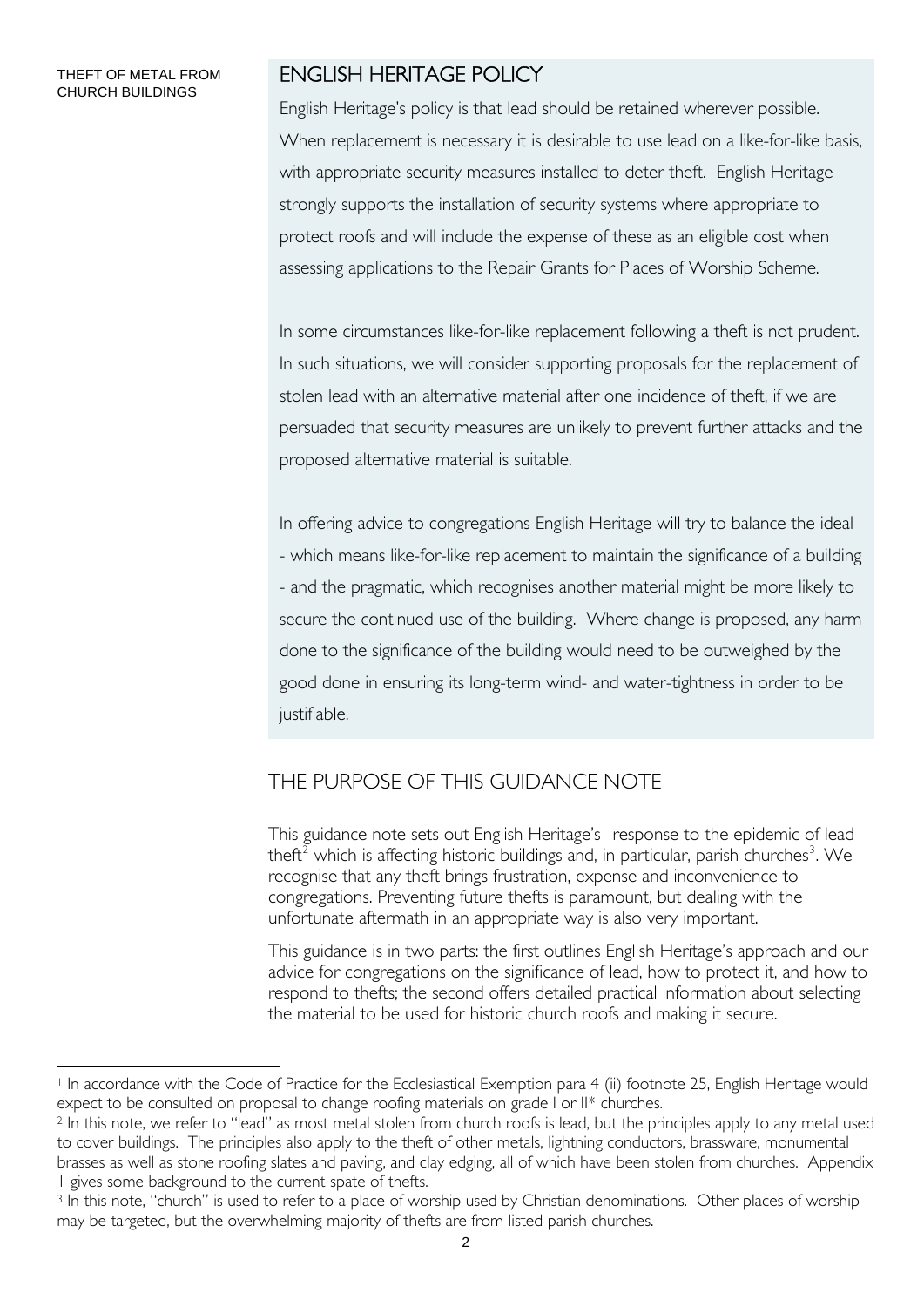l

#### PART ONE

- 1. Why is the lead roof so important?
- 2. What should we do to protect our metal from theft?
- 3. What should we do if a theft occurs?
- 4. What is English Heritage's approach?
- 5. What does English Heritage need to know if we want to use a different roof covering and why is this information needed?
- 6. What else can we do to help stop lead theft?

#### PART TWO

- 7. Why is lead used on churches?
- 8. How can we make roofing materials more secure?
- 9. What about precautions when other repair work is underway?
- 10. Changing the roof covering

Summary

Appendix I. Why is lead theft happening?

Appendix II. A simple risk assessment

This note is a pragmatic response to the present crisis, which is putting important historic churches at risk. It will be regularly reviewed and updates will be posted on our website [www.english-heritage.org.uk](http://www.english-heritage.org.uk/)<sup>[4](#page-2-0)</sup>

<span id="page-2-0"></span><sup>4</sup> This guidance, and all English Heritage advice is consistent with Conservation Principles (2008) [www.english-heritage.org.uk/professional/advice/conservation-principles/ConservationPrinciples/](http://www.english-heritage.org.uk/professional/advice/conservation-principles/ConservationPrinciples/)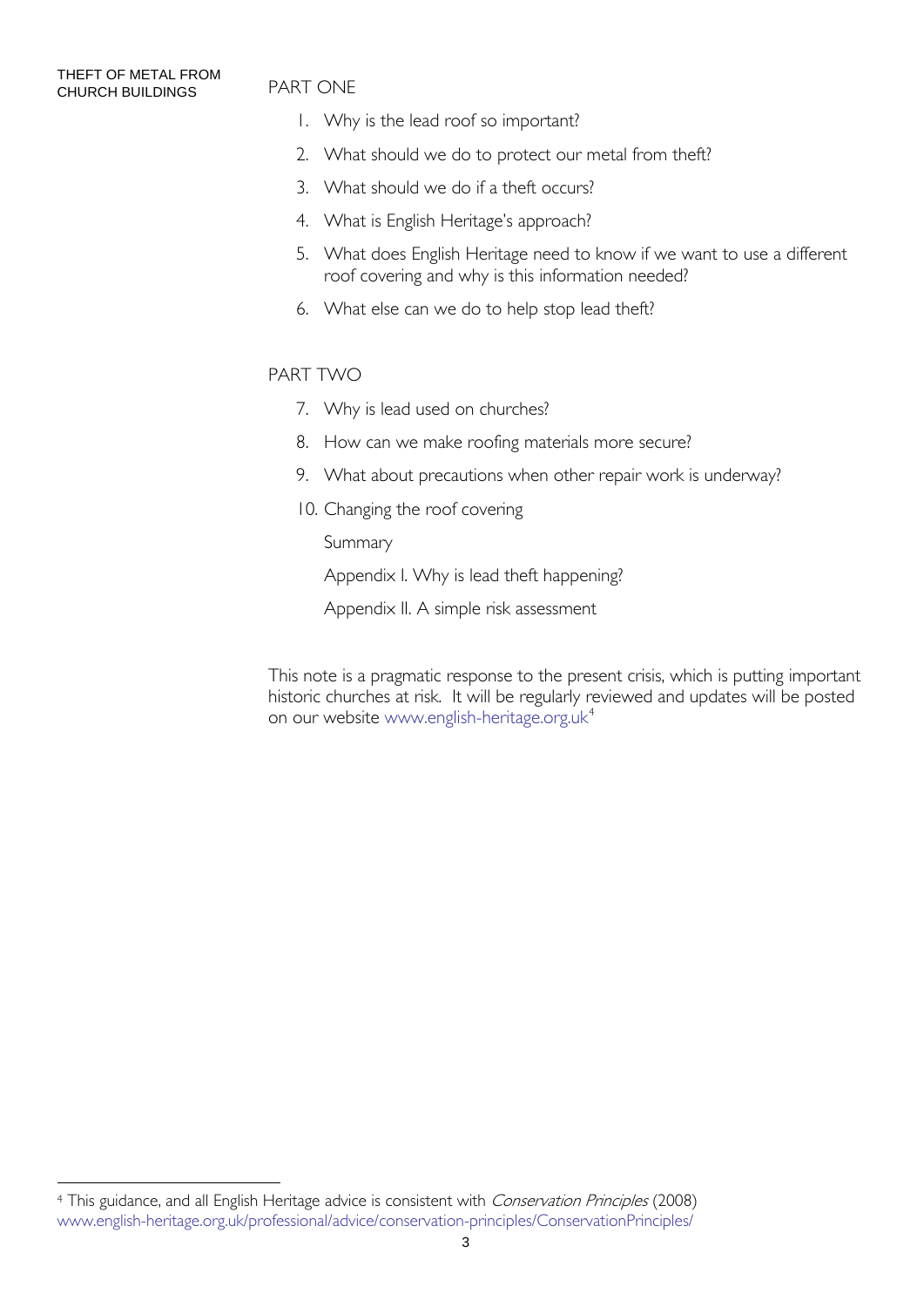### 1. WHY IS THE LEAD ROOF SO IMPORTANT?

The roof of any building is always an important element in its design, structure and appearance. In the case of an historic church it is likely to be a major feature in the way it was constructed, its appearance, the impact it has on the local streetscape or landscape and the way in which it protects the fixtures and fittings inside. All these practical elements are part of what makes it valuable within a particular place. These things, together with the building's historical associations with individuals and the community, the archaeological remains that lie under it or have been incorporated into it, and its sheer beauty, come together to make it significant. In the case of 14,500 places of worship, the significance is such that it has been formally designated as of national value and listed as grade II, II\* or I.

A roof that has been covered in lead for centuries was probably designed specifically for that material and that is therefore the best choice for re-covering. Changing the material could detract enormously from its significance. This is why English Heritage starts out with the position that like-for-like replacement is highly desirable.

Any proposals to change from lead to another material will have most impact on the building's appearance where the roof is visible from the ground or surrounding high ground or buildings. There are cases where even lead that is not visible will be significant in its own right, for instance where it is very old or where there are historic plumbers' marks, graffiti or particularly fine detailing.

Congregations using buildings that have lead roofs are strongly advised to prepare a brief statement of significance as soon as possible, which can be used to inform decisions in the event of the building being attacked. This might include any known information about when the lead was laid, if there are any particular details, graffiti or marking and photographs showing the whole roof and any specific areas of special interest. If the lead is stolen, this record will help the architect or surveyor specifying the repairs or re-covering and the contractors undertaking the work. In the event of a change of material, it will also help the local authority, English Heritage and denominational advisory bodies to give well-informed advice. Photographs may also help the police to identify the metal if it is found before being smelted.

## 2. WHAT SHOULD WE DO TO PROTECT OUR METAL FROM THEFT?

Prevention and security has to be carefully tailored to particular buildings in specific locations, taking into account the resources that congregations have available. The purpose of this section is to encourage everyone to take simple, low-cost measures and to seek advice from their architect/surveyor, insurer and the police about what is feasible and appropriate. More detailed information is on page 9 while more expensive measures such as alarms/detectors are discussed on page 13.

In order to prevent the theft of metals it is important to understand the circumstances which lead to them being stolen:

- the asset value
- its vulnerability
- the threat posed by criminals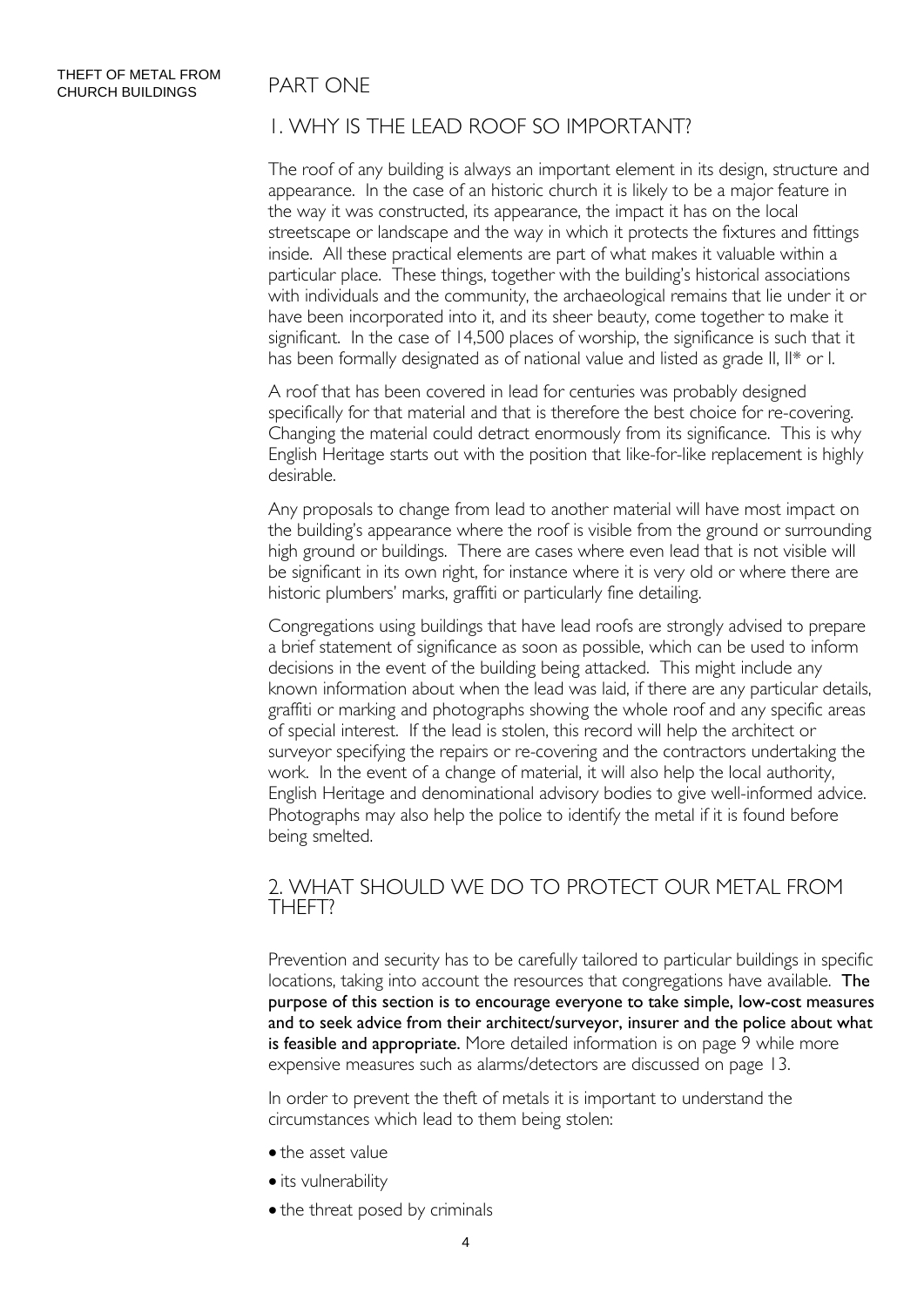CHURCH BUILDINGS The first two can be dealt with together by assessing risks to the site. Think about the value of the asset - the type of metal, its quantity and ease of removal are all important. It is also worth inspecting the building and grounds to quantify the metals, note where they are located and assess how easy it would be for a vehicle to collect it and take it away. How easy is it to climb onto roofs? Would a thief be seen? A sample risk assessment can be found in Appendix II.

> Preventing crime is about making life as difficult as possible for the criminal. Basic and inexpensive measures - such as keeping wheelie bins secure, so they cannot be used to help criminals onto the roof or to wheel removed lead to waiting vans - apply to most buildings. In rural areas farmers have a lot of experience of obstructing vehicular access to land and property, which might also provide simple, practical options for churches. Equally, in an urban situation, making all users of the building and neighbours aware of the need to be alert could make all the difference. Wherever the building is sited, developing good relationships with the local policing team should be beneficial. To identify your neighbourhood policing team go to [www.churchcare.co.uk/building.php?CDOD](http://www.churchcare.co.uk/building.php?CDOD)

The criminals carrying out this crime broadly fall into three categories:

- Chaotic offenders typically youths carrying out low-level opportunist crimes, stealing only what they can carry by hand
- Local career criminals more organised, using vehicles and stealing greater quantities
- Organised criminals travel long distances to target the most lucrative sites.

The metals are disposed of via two main routes, either by selling to scrap-metal dealers or by shipping them abroad in containers. Organised criminals arrange or carry out their own smelting.

Any building is at risk from metal theft; not only the insecure or remote ones are threatened. Typically, buildings with highly valuable fittings and fixtures are most likely to be targeted by organised thieves, irrespective of their location. Organised thieves will plan an attack and try to find ways to overcome security measures. Chaotic offenders are likely to be less discriminating and may target any vulnerable and accessible source, which is why regular reassessment of basic security is important.

The police are increasingly aware of the problem and are mounting a number of operations to intercept materials. Nonetheless, the prime responsibility for preventing theft usually lies with the building occupier.

### 3. WHAT SHOULD WE DO IF A THEFT OCCURS?

Theft of metal from roofs often goes undetected, because it is hard to see what damage has been done until the rain starts dripping onto the congregation. English Heritage encourages all congregations to get into the habit of checking roofs, rainwater goods and lightning conductors regularly to minimise any damage caused by rain and wind where lead has been stolen.

In the event of a theft of metal we suggest the following immediate actions:

 Following a theft, the immediate need is to get the building protected on an emergency basis, using tarpaulins or plastic sheeting. This is a top priority as water ingress, even where a small amount of flashing has been stolen or displaced, can cause enormous damage very quickly.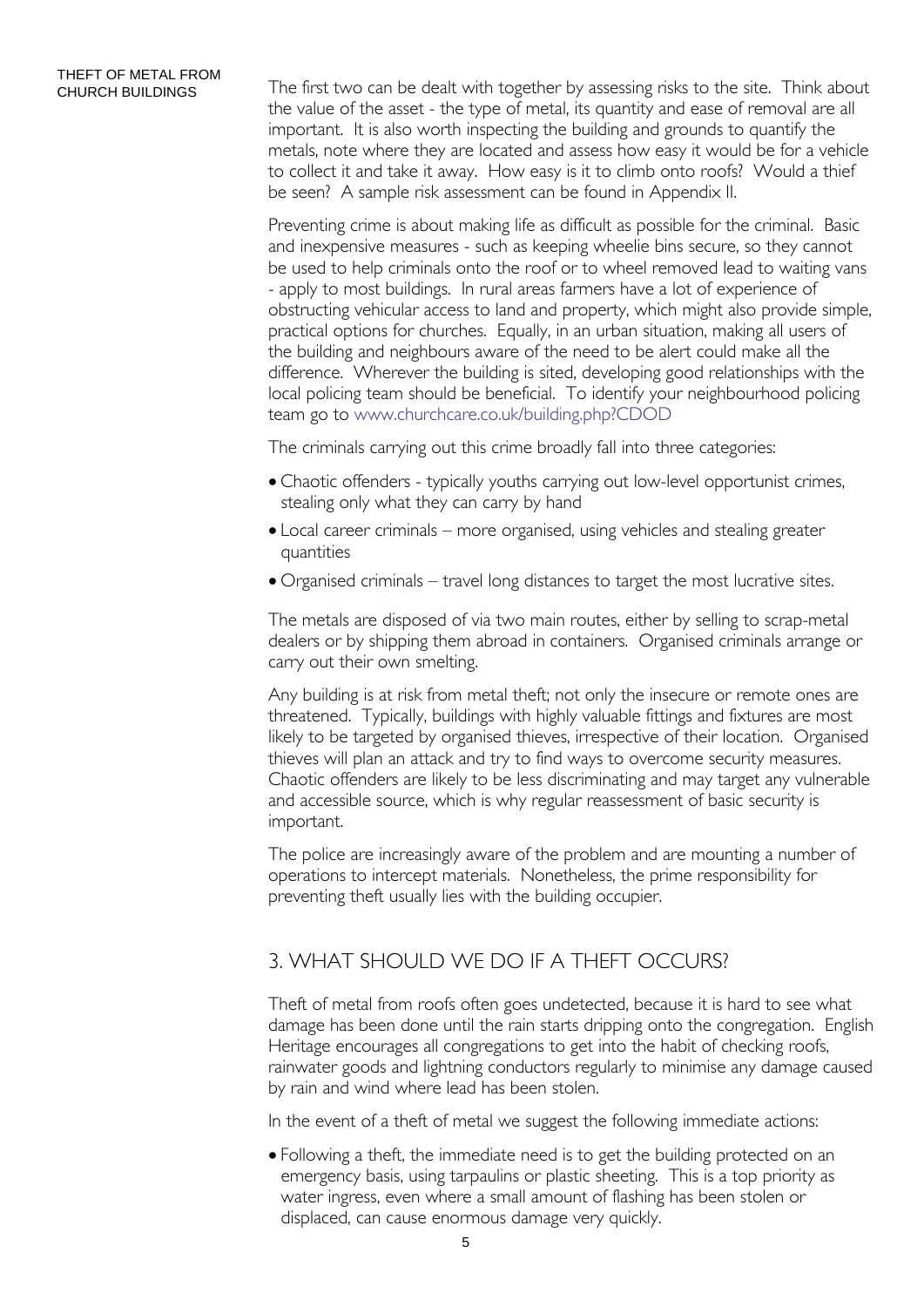#### THEFT OF METAL FROM CHURCH BUILDINGS

- Notify the police and obtain a crime reporting reference.
- Notify your insurance company.
- Notify your architect or surveyor so s/he can inspect the damage and help you arrange emergency coverings to minimise further damage.
- Ask a contractor to inspect the damage and surrounding area and implement short-term repairs to prevent water ingress. It is strongly recommended that competent, experienced leadworkers are employed; Lead Contractors Association (LCA) members receive specialist training and have their work vetted and guaranteed.
- Church of England congregations should also notify their Archdeacon and Diocesan Advisory Committee Secretary so they can offer immediate advice and support. Baptist Union, Methodist, Roman Catholic and United Reformed Church congregations should notify their respective Advisory Committees.
- If your building is listed grade I or II\* seek advice from English Heritage
- Tell neighbouring congregations what has happened, as they are likely to be at heightened risk.

When a theft has taken place, there is a strong possibility that thieves will return, particularly if they have left rolled metal for later collection. It is well worth reassessing your security arrangements to minimise the risk of further thefts. Your local Neighbourhood Police Team can advise on minimising the prospect of further attacks and, if they know thieves are in the area, should be on the alert. You can contact your team via [www.police.uk/](http://www.police.uk/) or go to your local police service website or police station.

Helping the police and courts to understand the importance of what has happened is crucial. They may not understand the significance of a church or monument, or the effect the crime has had on a local place or community. Preparing a Heritage Crime Impact Statement, to spell out the full implications will personalise the crime and its impact on the church and/or surrounding community. This is a simple way of getting across the message that theft of lead from churches is not a victimless crime. Guidance on preparing such a statement and an example of one used in a successful prosecution is available at: [www.churchcare.co.uk/building.php?CDOD](http://www.churchcare.co.uk/building.php?CDOD)

If re-covering the roof in lead, terne-coated stainless steel or slates or tiles is going to take several months whilst funds are raised and permissions gained, a short term covering such as felt might be appropriate. Denominational advisory bodies are able to advise congregations in this position and, where appropriate advise on consultation with English Heritage and/or the local authority.

#### 4. WHAT IS ENGLISH HERITAGE'S APPROACH?

English Heritage is extremely concerned about the current problem both because of the damage suffered by historic buildings and the additional burdens that this type of crime imposes upon congregations. The impact on the wind- and watertightness of buildings is severely compromised, but so too are the resources and the morale of those who care for them.

English Heritage continues to encourage the use of authentic and appropriate metals, particularly on roofs. There are very strong reasons why authentic materials such as sand-cast and rolled lead sheet are regarded as being the most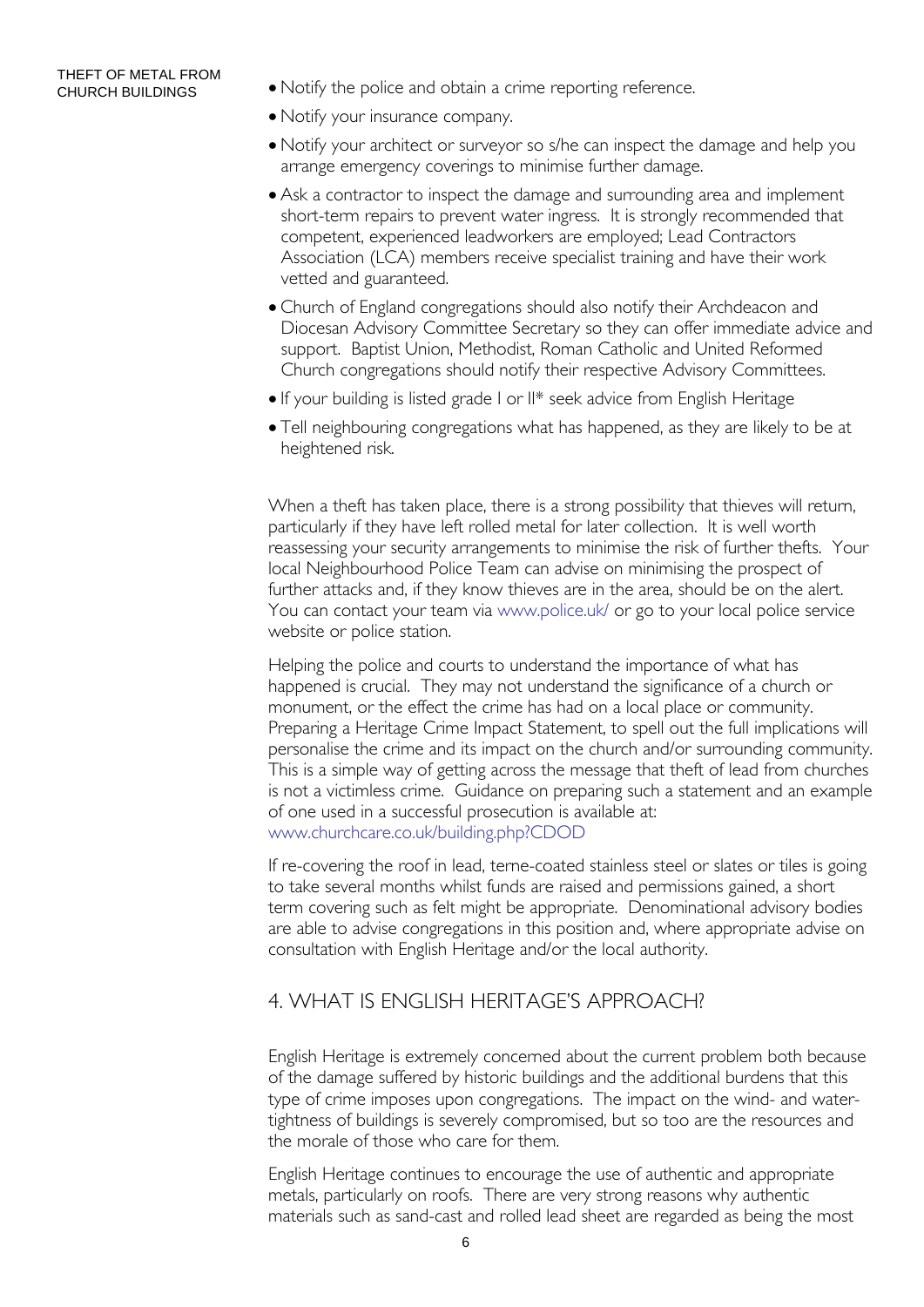CHURCH BUILDINGS appropriate for important historic buildings, not least in terms of technical performance, appearance and the significance of the building. It is also good practice to repair historic buildings using traditional methods and materials.

> Every case is assessed on its merits, but we appreciate that there will be instances in which a change of material will be appropriate, especially when the area of roof is not visible from ground level. After a theft, the first priority must be to provide emergency cover whilst the permanent replacement is arranged. In some situations, a durable replacement such as terne-coated stainless steel, tiles or slates, rather than lead, might be the most prudent way to repair the building. In rare circumstances, short-term coverings may be necessary whilst the permanent solution is identified and funded, but support for the use of plastic or other nontraditional materials would be exceptional. These alternatives are discussed fully in Part Two of this note.

#### 5. WHAT DOES ENGLISH HERITAGE NEED TO KNOW IF WE WANT TO USE A DIFFERENT ROOFING MATERIAL - AND WHY IS THIS INFORMATION NEEDED?

In line with our Charter for Advisory Services, English Heritage aims to provide advice on applications for replacement of lead within 21 days from the date when sufficient information has been received; the table below lists what information we need in order to offer sensible advice and why.

1. Details of the number and approximate dates of thefts that have occurred at the church and which roof was affected (porch, aisle, nave etc.).

2. A description of security measures in place at the time of the most recent theft, e.g. roof alarm systems, SmartWater®, security lighting, restricted vehicle access.

3. Whether any grant-aid for repair of the church roof was received in the last 10 years under the English Heritage/HLF Repair Grants for Places of Worship Scheme.

4. Any financial information that might be relevant, e.g. capping insurance pay-outs, recent expenditure on other repairs or works arising from the Quinquennial Inspection Report, the current financial situation.

#### INFORMATION REQUESTED WHY WE WANT TO KNOW

Has theft already occurred, and if so how many times and from how significant a part of the church?

Is there a realistic prospect of preventing further lead thefts? Have the obvious solutions been tried? Are the circumstances exceptional?

Could like-for-like replacement be required under the grant conditions?

Would it be fair and reasonable to do so?

Is there an exceptional financial case to be made?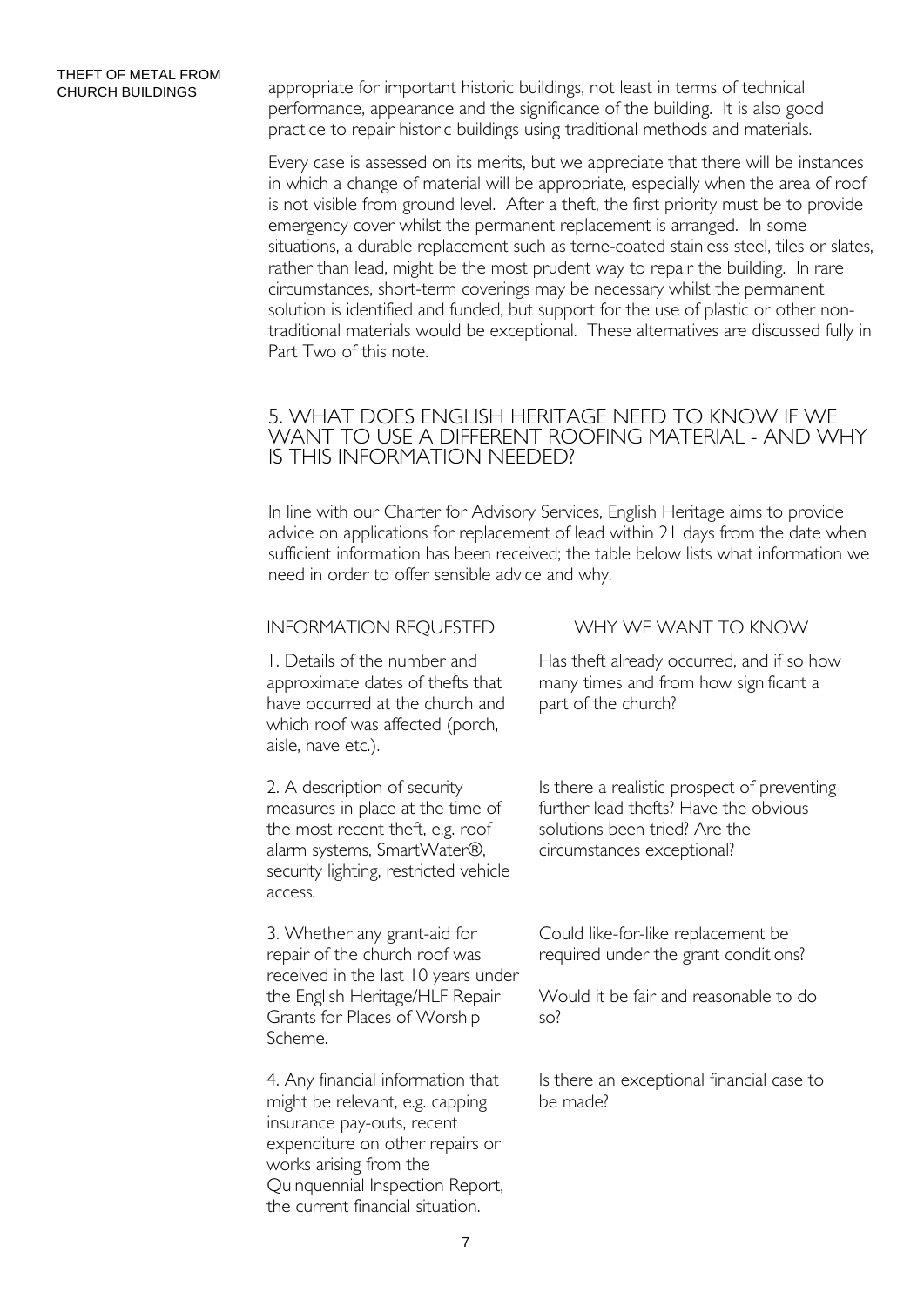#### THEFT OF METAL FROM CHURCH BUILDINGS

5. Photographs of the church from surrounding viewpoints (e.g. from the road, the churchyard and surrounding tall buildings) to enable us to assess how visible the roof is within the local area. 6. Clarification of whether lead survives elsewhere on the church and whether it is to be retained. Would a non-lead replacement take away from the character and appearance of the church or of the surrounding area? Would any remaining important leadwork be kept in situ? 7. A close-up photograph of the roof area affected. 8. Details of the replacement material proposed for the roof, and whether the roof slope is suitable for this material (based on consultation with your church architect or surveyor). Where exactly is the replacement needed? Would a non-lead replacement perform its job satisfactorily? Is there an exceptional case for a short-term covering? 9. Description of security measures proposed to be installed What would be done to reduce the likelihood of further loss?

### 6. WHAT ELSE CAN WE DO TO HELP STOP LEAD THEFT?

with the replacement roof and to protect any remaining lead roofs.

The Alliance to Reduce Crime against Heritage (ARCH) is a new voluntary national network, spearheaded by English Heritage, the Police and the Crown Prosecution Service, is taking forward initiatives to galvanise local and national action against heritage crime. The overriding objective of the group is to reduce the amount of crime that causes damage to or interferes with the enjoyment of heritage assets in England.

Several Diocesan Advisory Committees and the Church Buildings Council are members of ARCH. Any congregation can also be a member and contribute to the fight against heritage crime, including metal theft from churches. Members look out for signs of crime in their own neighbourhoods and share that information with each other and the local police.

Congregations are also advised to contact their local police to find out when and where the next neighbourhood policing team meeting or surgery will be held and to attend. Churches might also get involved with the neighbourhood policing team panel, which sets local priorities for the police and has a say in the kinds of work being done by convicted criminals serving community sentences.

For more information, go to: [www.english](http://www.english-heritage.org.uk/professional/advice/advice-by-topic/heritage-crime/arch/)[heritage.org.uk/professional/advice/advice-by-topic/heritage-crime/arch/](http://www.english-heritage.org.uk/professional/advice/advice-by-topic/heritage-crime/arch/) 

To become a member of ARCH please contact English Heritage's Customer Services Department (contact details on p.24).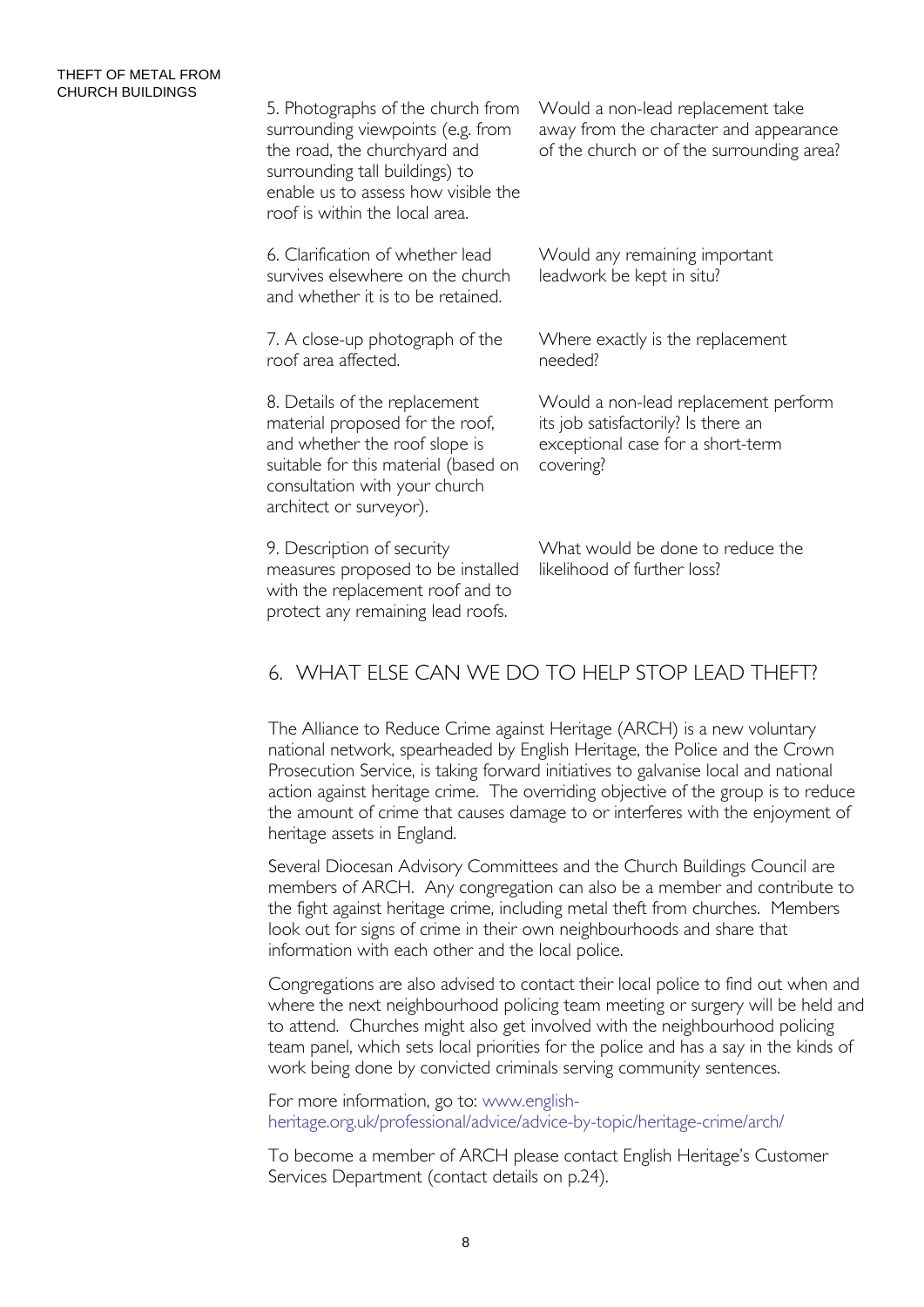### 7. WHY IS LEAD USED ON CHURCHES?

Lead is a sustainable material that can be re-used repeatedly. Whilst this, as well as the price and the ease of disposal, is what makes it attractive to thieves, it is also what makes it a good investment for a church as it can be recycled to offset the cost of re-covering the roof. It has been used and re-used on roofs for centuries and has a proven track record. Lead performs well, looks attractive and is generally the material for which the roof structure was designed.

#### LEAD

#### Advantages of lead

- Lead is the historically correct material, for which the roof was designed
- Highly resistant to atmospheric and bi-metallic corrosion
- Proven longevity (apart from theft); often over a century
- Aesthetically attractive
- Can be easily shaped and worked to any manner of difficult details without fracturing
- Much easier to shape on roofs with complicated detailing than cut/fix of hard metals
- Best performer on low-pitched roofs with less risk of water ingress, because it is dressed more tightly
- Likely to be more secure in extreme weather conditions anticipated by climate change
- Highly sustainable all roofing lead sheet is fully recyclable
- Easy to repair on site compared to stainless steel
- Has a value when it is recycled and is re-used (increasingly important)
- Hollow rolls can be difficult to remove a deterrent to theft
- It is heavy so only small amounts tend to be stolen in one visit

#### Disadvantages of lead

- Attractive to thieves and can be easy to remove so consequently more damage to the building
- Often more expensive to install than hard metals
- More skills needed in installation and repair than with hard metals

### 8. HOW CAN MAKE ROOFING MATERIALS MORE SECURE?

Possible security measures are listed below, starting with the lower cost options. They are most effective when used in combination, rather than in isolation. English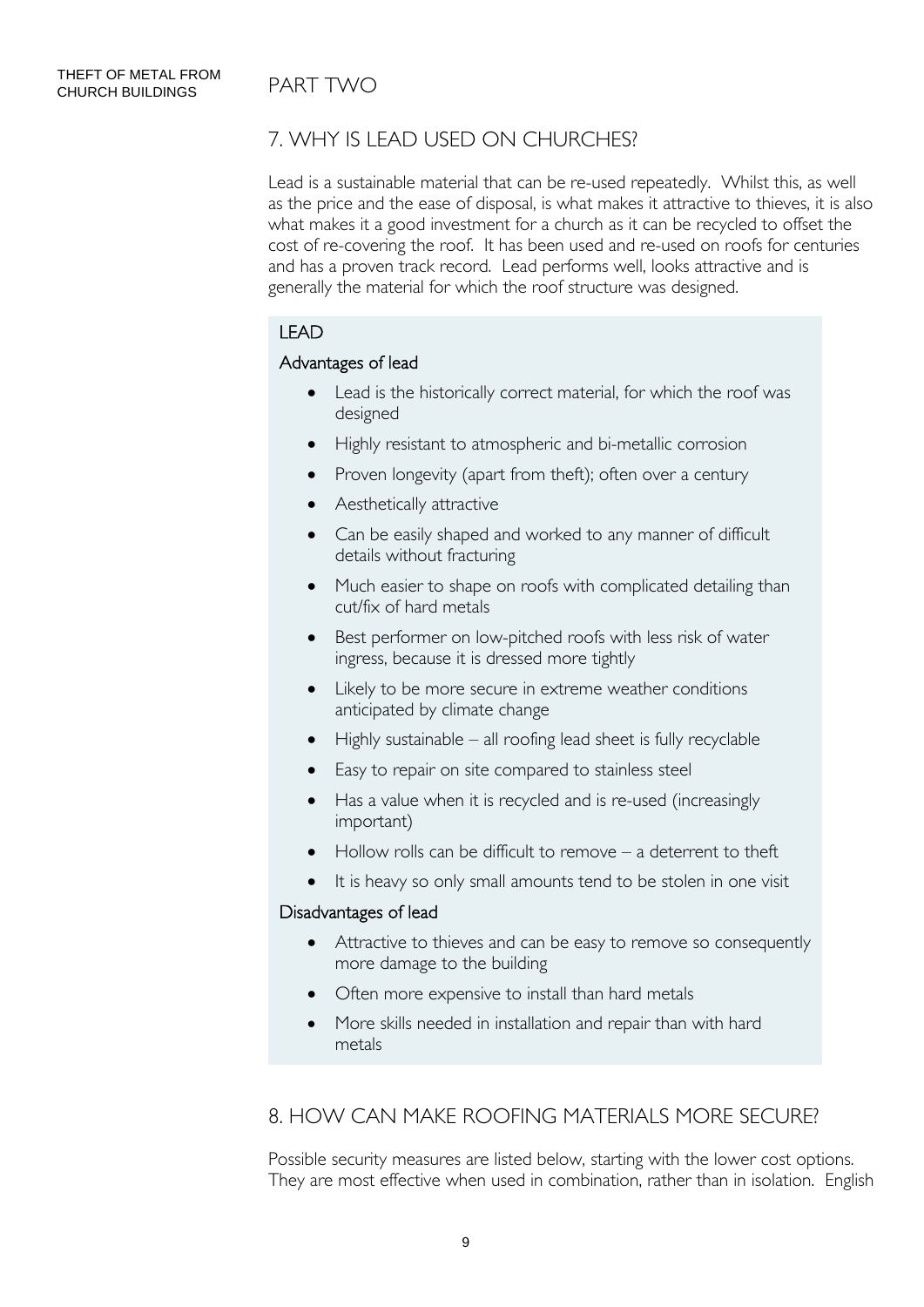### THEFT OF METAL FROM

CHURCH BUILDINGS Heritage fully appreciates that there is no "one size fits all" answer to the challenge and what is feasible in one place will not work in another.

The main security options are:

- Awareness and surveillance
- Physical security measures
- $\bullet$  Property marking
- Electrical systems

#### AWARENESS AND SURVEILLANCE

- Contact your local Neighbourhood Police Team [www.police.uk/](http://www.police.uk/) and make sure the police are aware of your circumstances and the value of any metals on the site. Try to find out how they deal with such problems and ask their advice about prevention. Check whether there are particular problems with metal theft in the locality. Ask if there is a Key Individual Network, in which your church could be a partner.
- Consider all the preventative measures described in section 2 (page 4) and seek advice from your insurer and denominational advisory body. If a new roof is being partly funded by a grant from the Repair Grants for Places of Worship Scheme, appropriate security measures will be expected to be part of the proposal; the cost of installing an electrical security alarm system will be eligible for grant-aid.
- Maximise surveillance levels of the property, including cutting back tall trees and vegetation close to buildings, which could provide a screen to hide criminal activities. Consult the local authority to find out what approvals (if any) are needed from them in relation to trees. Church of England congregations should also consult their Archdeacon in case the work requires authorisation by faculty.
- Consider the installation of security lighting, particularly at roof level where metal roof coverings are present. Fittings should be inaccessible and/or vandal resistant. Advice on siting lights should be obtained from a security expert, to ensure they do not create shadow areas where a thief can operate or escape unseen. Avoid lighting areas that are secluded and not overlooked – you might be assisting the thieves' activity. Check what consents may be needed with denominational advisory bodies, the local authority and your architect/surveyor.
- Encourage members of the local community to keep a vigilant eye on the building and to report any suspicious activity immediately to the police, particularly the unexpected arrival of workmen or unknown vans parked near the church at night. Even if suspicious individuals can give a plausible answer when approached, ask for proof of identity. If none is offered take the number of their vehicle and alert the police. Genuine contractors will not be offended if you make telephone calls to check who they are.

The best way of engaging with the community will vary, but might include leafleting local households, giving brief presentations to groups that use church premises and displaying posters.

One particularly resourceful churchwarden has created and is prominently displaying his own warning notice, requesting that members of the public call the police if they see vans or workmen around the building between 6 p.m. and 8 a.m., as they are probably stealing the lead roof.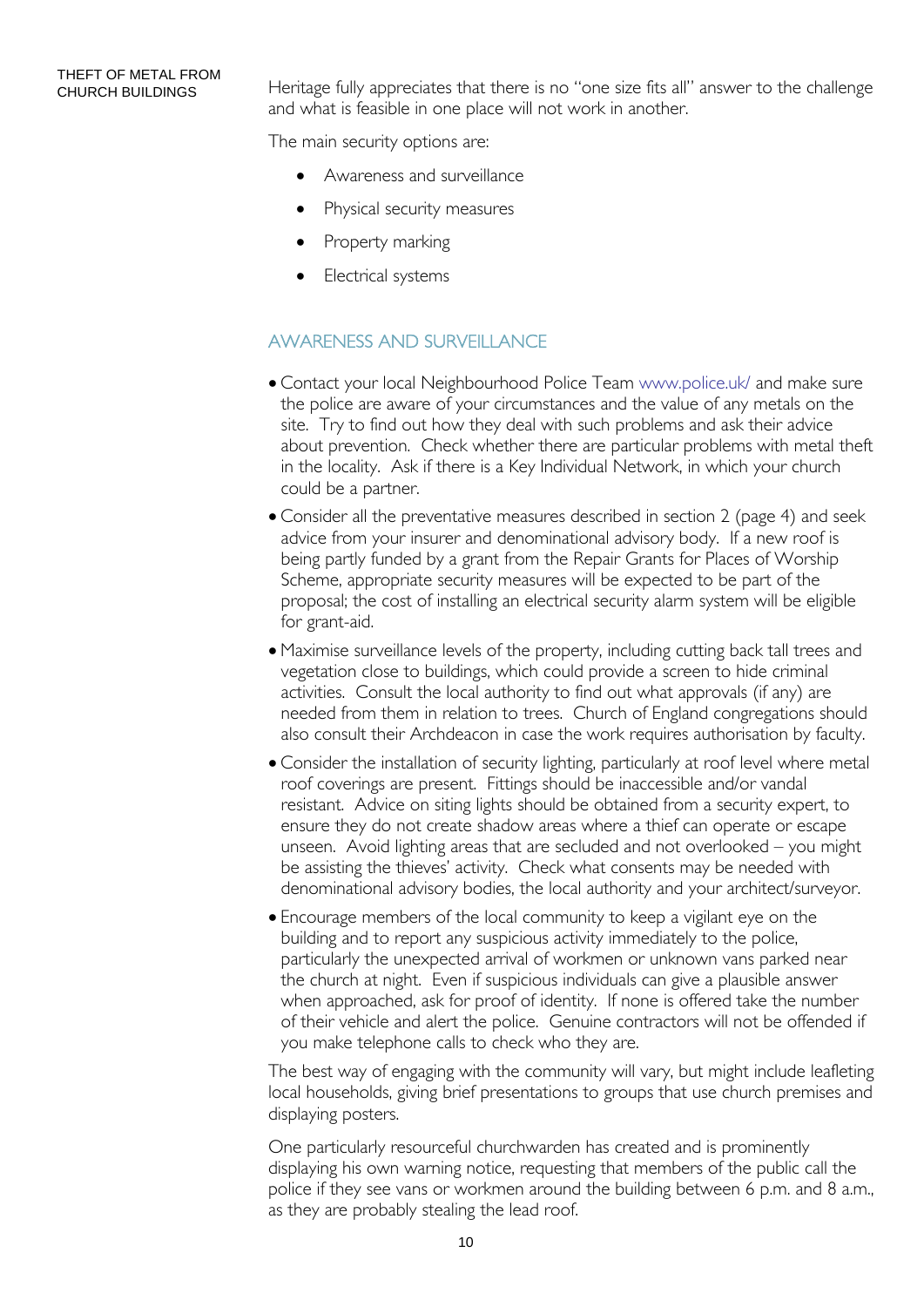#### PHYSICAL SECURITY MEASURES

Part of any security strategy involves making it more difficult to get at the valuable items, as well as limiting the escape routes open to a thief caught in the act. The following are low cost suggestions that might be considered:

- Make the thieves' job more difficult by removing any easy access onto building roofs, such as water butts, waste bins and tall trees located in close proximity to the building
- If there is statuary or other metal objects, including railings around tombs, in the curtilage of the building, make sure they are well anchored to the ground or to a fixed structure. Steel armatures or dowels can be fitted retrospectively, but it is advisable to consult a security specialist on what should be used. A suitably experienced craftsman/tradesman could do this work, although it might need to be undertaken by a conservator if the item is fragile, valuable or of historical importance. Listed building consent or denominational permission may be required for this work.
- Consider planting beds of dense prickly bushes to reinforce existing boundaries, for instance by growing alongside perimeter fences. They could also be used more strategically and make access routes onto roofs less attractive. Use wide, low beds where it is important to retain good views. It is best to avoid planting close to the building or where shrubs will make access for routine maintenance more difficult. Church of England congregations must check with their Archdeacon to find out if they need permission for such planting.
- Store ladders in a secure place to prevent their unauthorised use. Special precautions must be taken when building works are in progress (see section 9 on page 14).
- As far as it is safe to do so, conduct regular checks of roofs so the theft of roofing materials is detected at the earliest opportunity. This will also identify action to prevent rainwater from entering the building, causing further damage. Do not forget that the great weight of lead means that thieves often only remove a small amount at a time and expect to make a number of repeat visits. Being aware that the roof is an active target gives the police an opportunity to apprehend the thieves when they return.
- Apply anti-climb paint to drain pipes, roof guttering and sections of scaffolding to restrict access to roofing. Regulations say that the paint should not be applied below a height of 2m and that a warning notice indicating it has been applied must be prominently displayed.
- Protect the lower section of lightning conductor ribbons using a metal cage or sheath securely fixed to the fabric of the building.
- Keep gates locked and generally restrict vehicular access to the site. Consider some means of blocking approaches, whilst making it possible for legitimate traffic to get close to the building e.g. funeral and wedding cars. In urban situations, installing telescopic bollards might be appropriate, but in rural areas, other options will be more suitable.
- If sheet lead is to be put back on a roof, consider having it fixed using hollow rolled sheet rather than wood-core rolled sheet. The copper fixings used to secure hollow rolled sheet lead make it more difficult to remove. For further information on hollow rolls, see Rolled Lead Sheet – The Complete Manual 2003. The Lead Sheet Association, page 32.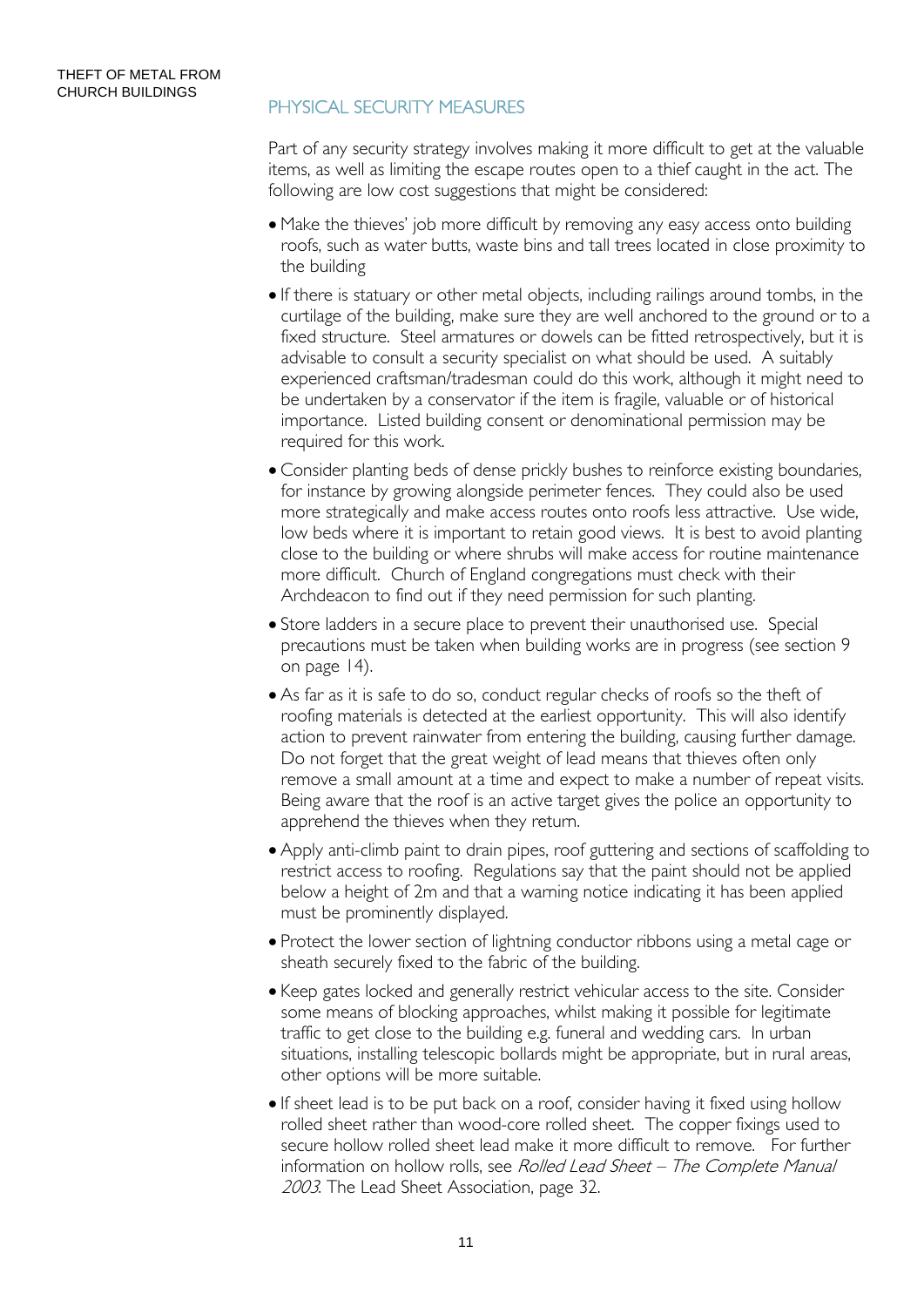- If lead is to be used for replacement, discuss security measures with the local Neighbourhood Police Team. Consider all the preventative measures described above and seek advice from your insurer and denominational advisory body. If the new lead is being partly funded by a grant from the English Heritage/HLF Repair Grants for Places of Worship Scheme, the cost of installing an electrical security alarm system will be eligible for grant-aid.
- Another option is to consider using mechanical fixings such as LedLok that make it more difficult to remove lead. Such fixing systems anchor the lead, but still allow thermal movement. Visually they are relatively unobtrusive, appearing as a series of small butt-welded patches. It can be fitted onto existing roofs, although this does mean lifting all the sheets. For further information go to [www.ledlok.co.uk](http://www.ledlok.co.uk/) . Your architect or surveyor may be able to offer advice on this.

#### PROPERTY MARKING METAL GOODS

There are three techniques available when using marking metals:

- a. forensic marking to provide unique identification
- b. forensic grease that marks the thief as well as the metal
- c. simple mechanical stamping
- a. There are a variety of products available to uniquely identify items so that if they are stolen and recovered they can be traced back to their owner. SmartWater® is an academically-proven crime reduction strategy based on forensic technology, which includes property marking. It is now a requirement for Ecclesiastical's policyholders to use it and it has been adopted widely by the police in the UK. As a result of the overt police support, it has been adopted by Scottish Power, United Utilities and CE Networks to protect copper cable and Ecclesiastical Insurance Group to protect the lead roofs of client churches. The police are carrying out spot checks on scrap metal looking for SmartWater®, making it risky for thieves to keep stolen material. There have been over 600 successful prosecutions in UK as a result of SmartWater® and it retains a 100% conviction rate. An explanatory video can be found at: [www.smartwater.com/Video.aspx](http://www.smartwater.com/Video.aspx) (NB SmartWater® is one of a range of forensic property marking products available which can be used to mark property. A list of such products can be found at [www.securedbydesign.com/companies](http://www.securedbydesign.com/companies) and click on *Forensic Marking*)
- b. The marking material can also be applied as a grease that provides transference from the metal to the thief. This means that both the item to be protected and the thief are likely to be marked and linked to the same crimescene. Because of its cost, it would not normally be applied as complete coverage, but at the points where access is most likely to occur e.g. on lowerlevel roofs such as vestries or porches, above oil tanks. Two companies provide this product: [www.selectadna.co.uk](http://www.selectadna.co.uk/) and [www.redwebsecurity.com.](http://www.redwebsecurity.com/)

Both these products are invisible to the naked eye, but fluoresce under ultraviolet light. The starting price for the applied products is around £500, but some insurers have made special low-cost arrangements for their clients. It is vital that congregations register the use of forensic marking so that stolen metal can be traced back to the particular church.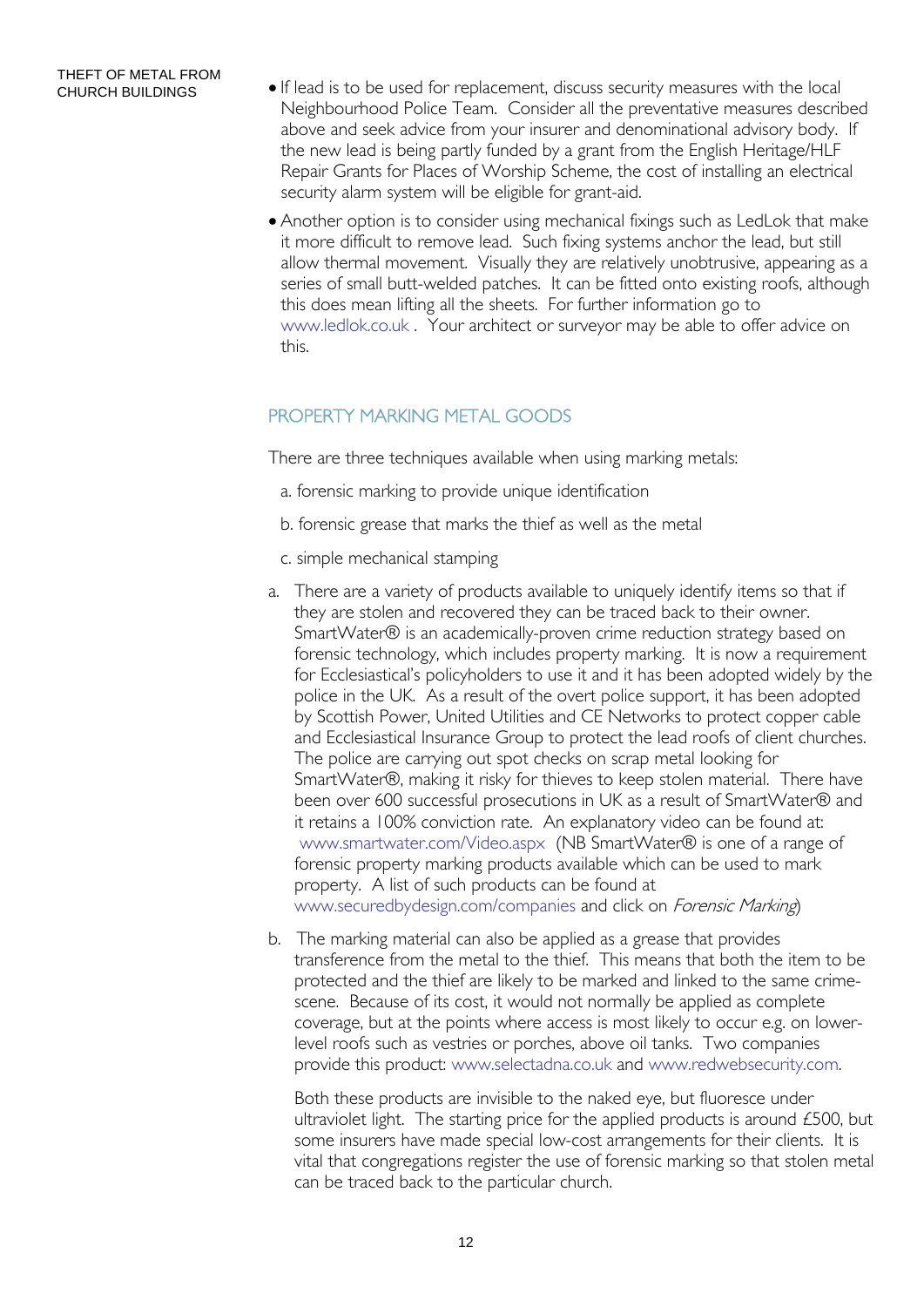CHURCH BUILDINGS C. As a low-tech option, metal can be indented with marks of ownership using a simple hand stamp and hammer. The design of these stamps can be tailored to the church or diocese and can form an attractive feature if used in a repeated design. As a visible presence these stamps will be particularly useful where the disposal route is a local scrap metal dealer. Several engraving services provide custom hand stamps for metal including: [www.pryormarking.com](http://www.pryormarking.com/) and [www.eyreandbaxter.co.uk](http://www.eyreandbaxter.co.uk/)

> Where security marking is to be applied at height, a risk assessment should be completed to identify a safe system of work which will be followed during its application. Some gutter clearance or maintenance schemes offer the application of forensic marking as part of their contract.

Congregations are advised that warning notices alerting thieves that security marking has been used are usually prominently displayed around the building. This will act as a deterrent.

#### ELECTRICAL SYSTEMS

- English Heritage advises that, where circumstances make it appropriate, metal roofs should be protected by alarms. Where a roof is to be re-covered using metal, whether as part of planned repairs or because of a theft, we encourage congregations to include the installation of an appropriate system, ideally before the new roof is put down so that it is protected during building works.
- Where systems are being installed on existing roofs, English Heritage is content for the installation to be authorised by denominational authorities (e.g. De Minimis in Church of England parishes) without prior consultation with us, subject to the church architect or surveyor supervising cable routes and fixings to ensure damage to historic fabric is minimised.
- In cases where the new work is being partly funded by the Repair Grants for Places of Worship Scheme English Heritage will include the cost of an appropriate security system as an eligible item in assessing the project.
- An electronic security system has been trialled on churches in areas where lead theft is rife and it has prevented thefts. It uses wireless technology and when activated, raises a local audible/visual alarm and remote transmission to a 24 hour, manned receiving centre. Action is then taken in line with customer instructions. The system is virtually invisible, reversible with minimal intervention into the fabric. A factsheet is available at [www.ecclesiastical.com/theftofmetal](http://www.ecclesiastical.com/theftofmetal). Other contractors may offer similar systems.
- If a security system is installed using lighting as the form of alarm it might be possible to consider using strobe lighting, which hinders rather than helps thieves and is more likely to attract neighbours' attention than a steady continuous beam.
- An alternative approach is to install vibration detection to the underside of the roof substrate. Depending on the substrate characteristics, each detector will cover a radius of about 2m. In considering this approach, it is important to bear in mind that each device will need to be accessible for maintenance. Wire-free movement detectors may be the most appropriate for protecting historic buildings. They are also more quickly deployed.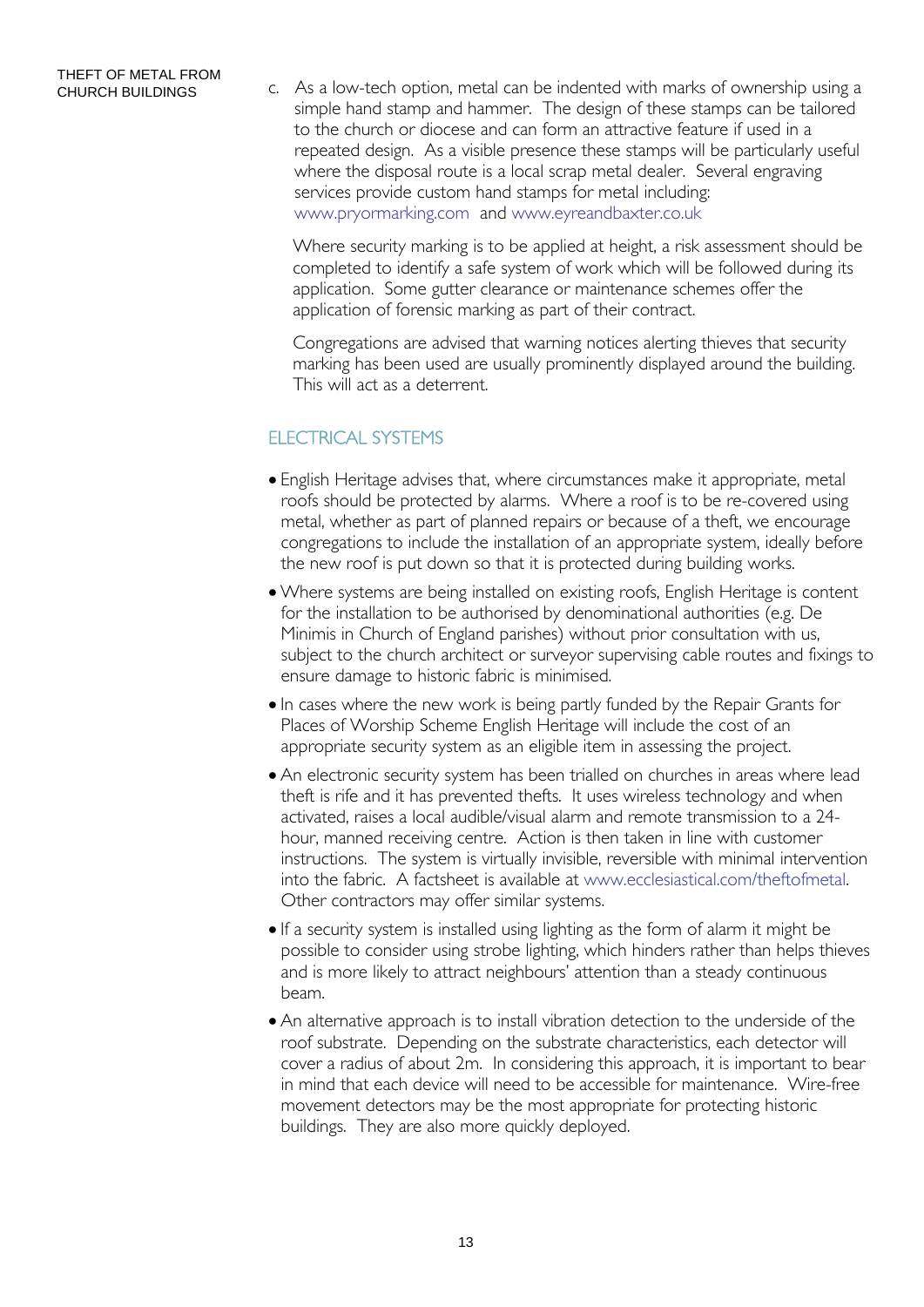- Alarm signalling can be automatically linked to a 24 hour manned alarm receiving centre, or directed to the telephones or mobiles of appointed keyholders.
- Not all congregations will be able to manage/afford sophisticated alarms.
- Bells/sirens on their own may be effective in built-up areas, where a reasonable level of surveillance can be expected. Additionally, the alarm could activate a flashing floodlight. This approach will require a good level of community participation and is not suitable for isolated sites.
- Whatever system is used, congregations are advised that all keyholders need to be briefed by their neighbourhood policing team on their appropriate response so that they do not put themselves at risk in responding to the alarm.
- Alarm systems should be installed and maintained by an NSI or SSAIB approved company. To find details of approved companies in your area visit [www.nsi.org.uk](http://www.nsi.org.uk/) and [www.ssaib.org](http://www.ssaib.org/).
- Consider installing a closed circuit television (CCTV) system, incorporating movement detection, linked to a remote video monitoring station. This could also include loudspeakers. The operator will be able to warn-off intruders and call police to site. Systems should comply with BS 8418. Warning notices should be displayed prominently around the site. Remember that some form of lighting will be required in most cases. As a guide, even a simple system is likely to cost at least £12,000, plus £3,500 annual monitoring and maintenance cost. Motion sensor alarm systems may be more cost-effective.
- $\bullet$  In some cases, less sophisticated monitored CCTV (costing around £4,000) has proved to be effective as a deterrent, as have others where cameras simply watch vehicular approaches and record vehicle number plates. Be aware that if thieves are climbing on the roof and the cameras are accessible, they might steal the cameras as well as the lead.

#### 9. WHAT ABOUT PRECAUTIONS WHEN OTHER REPAIR WORK IS UNDERWAY?

#### SCAFFOLDING

- Before installing any scaffold it is important to check your building insurance policy. Some policies have clauses that specifically exclude cover for roofing materials whilst scaffolding is in place, even if the work being done has nothing to do with the roof. This makes it even more important to protect the scaffolding in order to prevent theft.
- Given this difficulty congregations are advised to discuss what they could do to minimise the risks, such that their insurer would provide cover during works, albeit for an additional premium.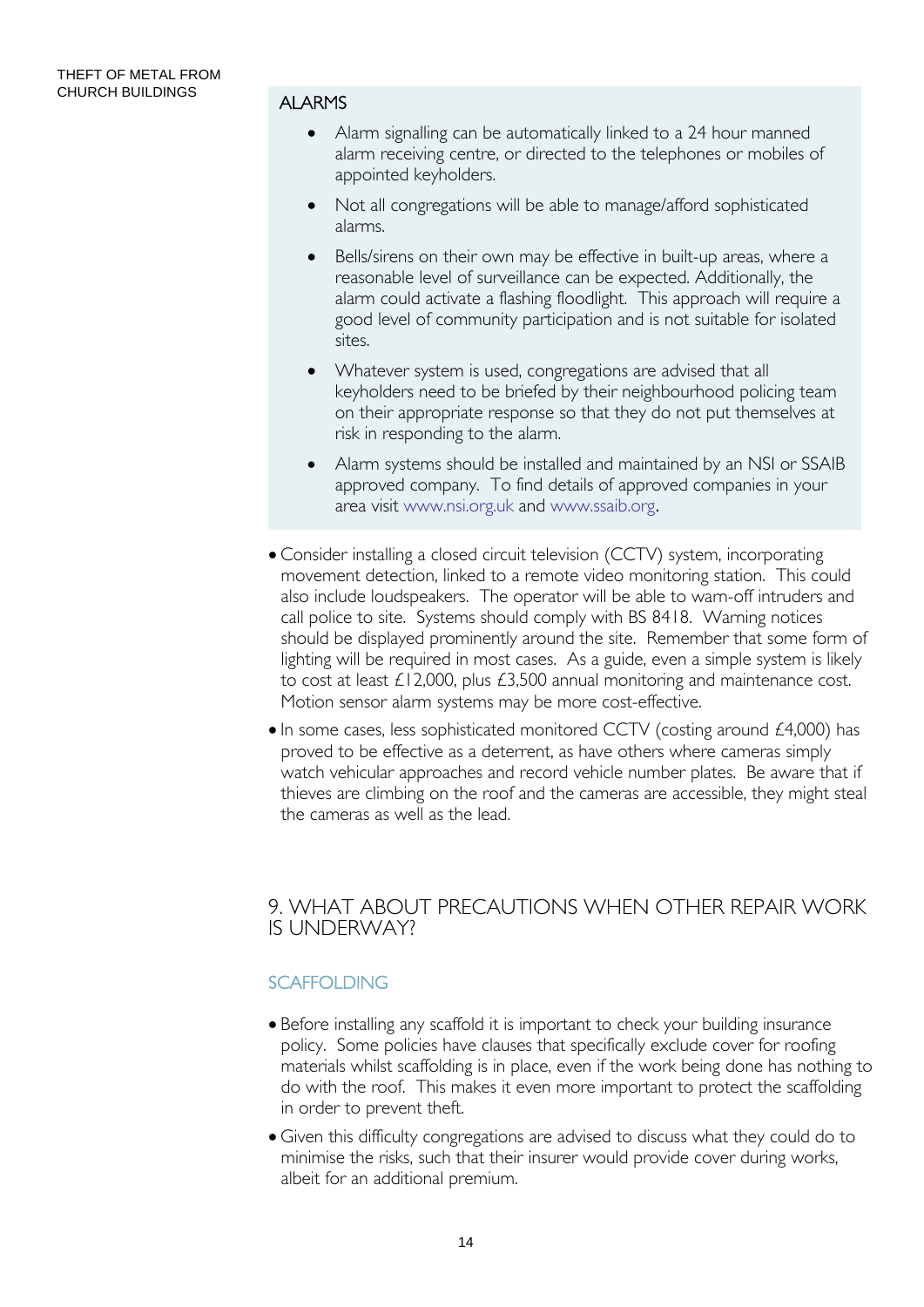- It may be possible for the contractor to be responsible for cover during the works. The cost will still be passed on to the congregation, but the responsibility to find an insurer and meet the standards of site security will then rest with the contractor.
- As well as intruder alarm protection on the scaffolding, the following precautions will also help reduce the risk of thefts from roofs:
	- oOnly erect scaffolding where it is needed for any particular phase of work. Phased scaffolding reduces the vulnerability of the whole building.
	- oBolt corrugated iron sheeting or solid timber boarding around the base of the scaffold to a height of 3.5m to deter climbers.
	- oRemove all ladders to a secure point at the close of work each day. If, for some exceptional reason it is necessary to leave a ladder in place, make sure protective sheeting is securely locked or fixed in place, overlapping the sides of the ladder as well as the rungs up to a height of 3m.
	- oRemove all old lead or copper from the site at the end of the day. Only bring enough new material for each day's work to the site each morning. Display notices explaining this.
	- oScaffolding boards put down in each bay of newly laid lead or accessible old lead, strapped down with scaffolding poles and clips at the end of each working day make it harder to remove lead and may prevent theft.
	- oErect Heras®-type fencing panels around the work site to a height of at least 2m. In some areas, where theft is prevalent, 3m or even 4m would be recommended.

#### OTHER MEASURES

- Consider introducing lockable trap doors at each lift. Each trap door to be locked on departure from site. This would prevent access via ladders.
- Advise the local police and all neighbours of building work, the name of the contractor, the times that he will be on site and who to contact if something untoward appears to be happening.
- Ask church staff and volunteers, all members of the PCC, parishioners, local dogwalkers and other users of the building and its surroundings to keep it under extra surveillance whilst the works are in progress.
- Consider using security patrols or manned guarding, undertaken by National Security Inspectorate (NSI) approved and licensed security personnel. For details of local NSI approved companies visit [www.nsi.org.uk](http://www.nsi.org.uk/).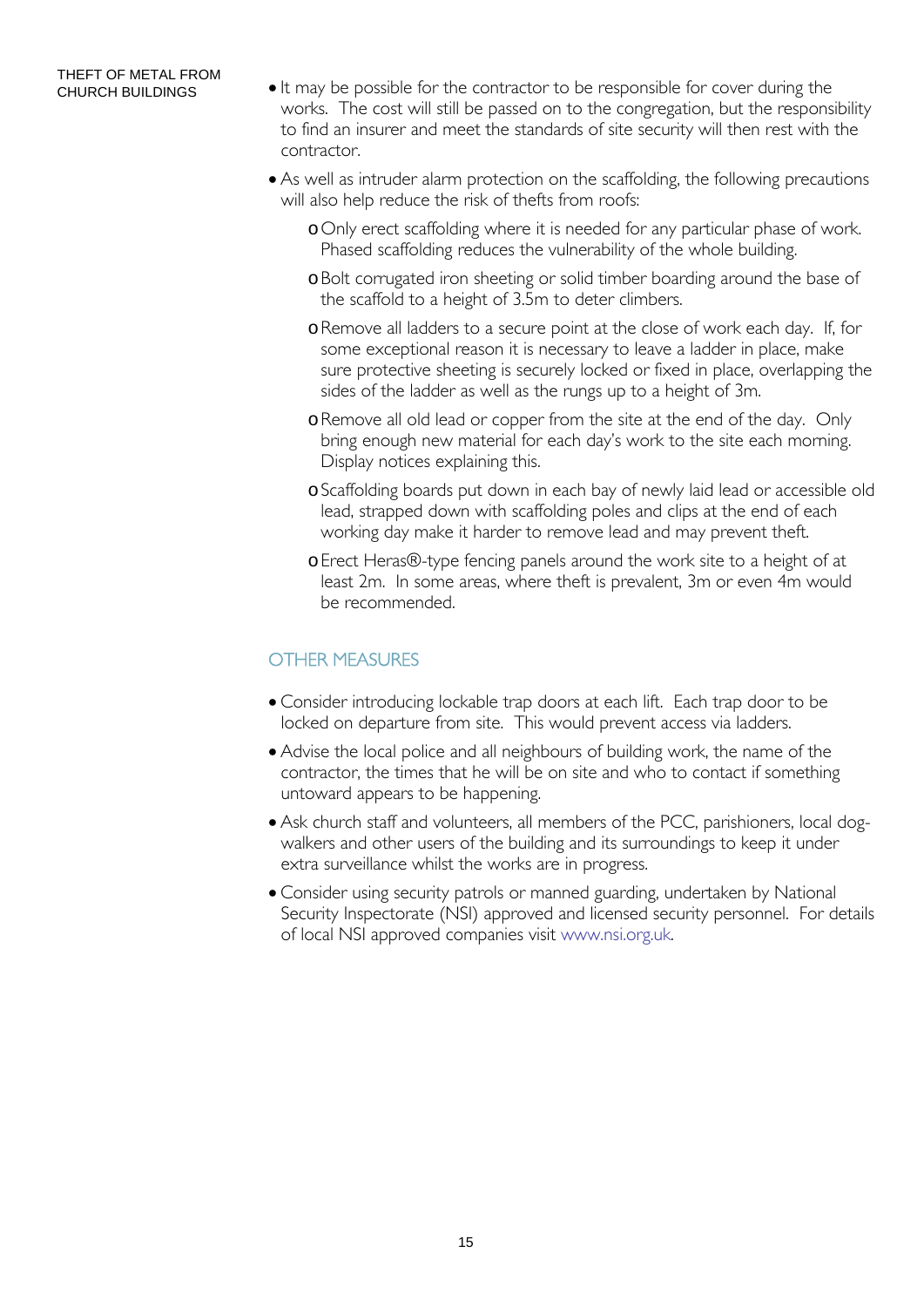#### GETTING PERMISSION

Listed buildings are protected by legislation which requires authorisation for any works which would affect their character as buildings of special architectural and historic interest. This protection is exercised through the consent processes of local authorities or, for those covered by the Ecclesiastical Exemption (i.e. ecclesiastical buildings of the Church of England, Roman Catholic Church, Methodist Church, Baptist Union and United Reformed Church) the equivalent process of their denomination.

The consent processes in respect of works to grade I and II\* churches require consultation with English Heritage, where the character of the listed church would be affected. For reasons outlined elsewhere in this guidance note, the significance of roofing materials is such that their replacement with an alternative would normally affect the character of a building and hence we would expect to be notified. In respect of grade II listed buildings, English Heritage would not expect to be notified of proposals to change a roof covering.

English Heritage strongly advises that a durable, long-lasting material is chosen for re-covering roofs. In most cases where like-for-like replacement of lead is not practical this will mean terne-coated stainless steel or slates or tiles where appropriate and suitable for the roof construction.

The issues needing to be addressed are outlined above in section 5 (page 7), but English Heritage will pay particular attention to:

- How visible the roof is from the churchyard and surrounding streets;
- The feasibility of implementing affordable deterrent measures to prevent further thefts and their likely effectiveness;
- The particular significance of the part of the building which has been attacked.

#### STAINLESS STEEL

Terne-coated stainless steel is the most popular long-term alternative to lead and offers many advantages over other options, including a reasonably similar appearance. The same applies to zinc or aluminium, but both of these can be subject to underside corrosion and are unlikely to last as long.

Stainless steel is currently about 40-50% cheaper than lead, but laying it is more expensive on a roof with traditional detailing, as the substrate will have to be altered to receive 'long strip' fabrications. This alteration often outweighs the price difference between the materials. The fact that the roof is less likely to be damaged or stolen means many congregations regard this as the most responsible option.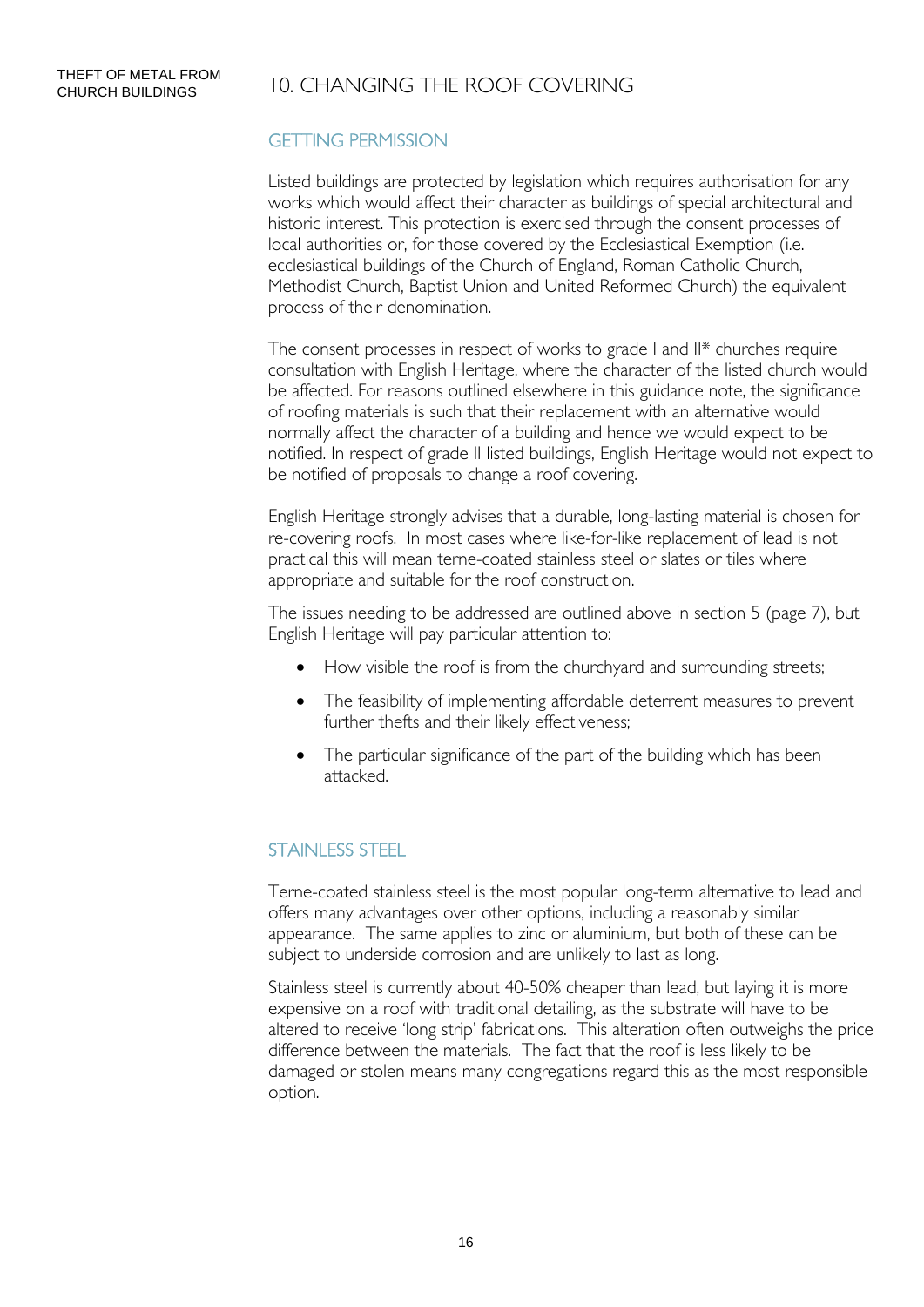#### STAINLESS STEEL

#### Advantages of stainless steel

- Lightweight and cheaper to install in long lengths than lead, where there are few complicated details
- Good longevity; examples have survived for at least 50 years
- Longer sheet lengths allow retention of historic detailing
- Continuous refinement and development has improved longevity, appearance and ease of installation
- Terne coating now in tin, not lead, which is considered to be less hazardous in manufacturing and installation
- Less prone to thefts (and therefore further damage), because it is difficult to remove and cut and terne coating reduces its scrap value
- Not usually prone to underside corrosion

#### Disadvantages of stainless steel

- Whole sheet usually needs replacing minor repair not possible apart from soldering small patches
- Still best to use lead for flashings
- Steel is not as malleable as lead and its not possible to boss and detail as well as with lead
- Laid traditionally it is more prone to leaks as it does not dress tightly, particularly on low pitches at height – as cited by contractors, but may be due to workmanship
- Extreme rainfall can lead to swamping of seams at the base of sheets unless adequate apron flashings are fitted; the on-site profiling machine for 38mm seams needed for extremely low pitches is not yet available. Other areas can suffer from inadequate seaming
- Tape and mastics regularly used have relatively short lifetimes
- May not last as long as lead manufacturers say 60 years
- Can suffer from pitting & brown discoloration needs regular washing; although the 316 grade which is now widely used appears to perform well
- $\bullet$  Replacement sheets may not be the same constantly changing design and composition of coatings over time
- May be mistaken for lead on roof and therefore attacked
- Can be noisy in rain a soft underlayer, such as geotextile, can lessen this effect
- Questionable whether it does satisfactorily replicate lead visually lead is no longer used for terne coating
- More susceptible to effects of dramatic weather events particularly wind lift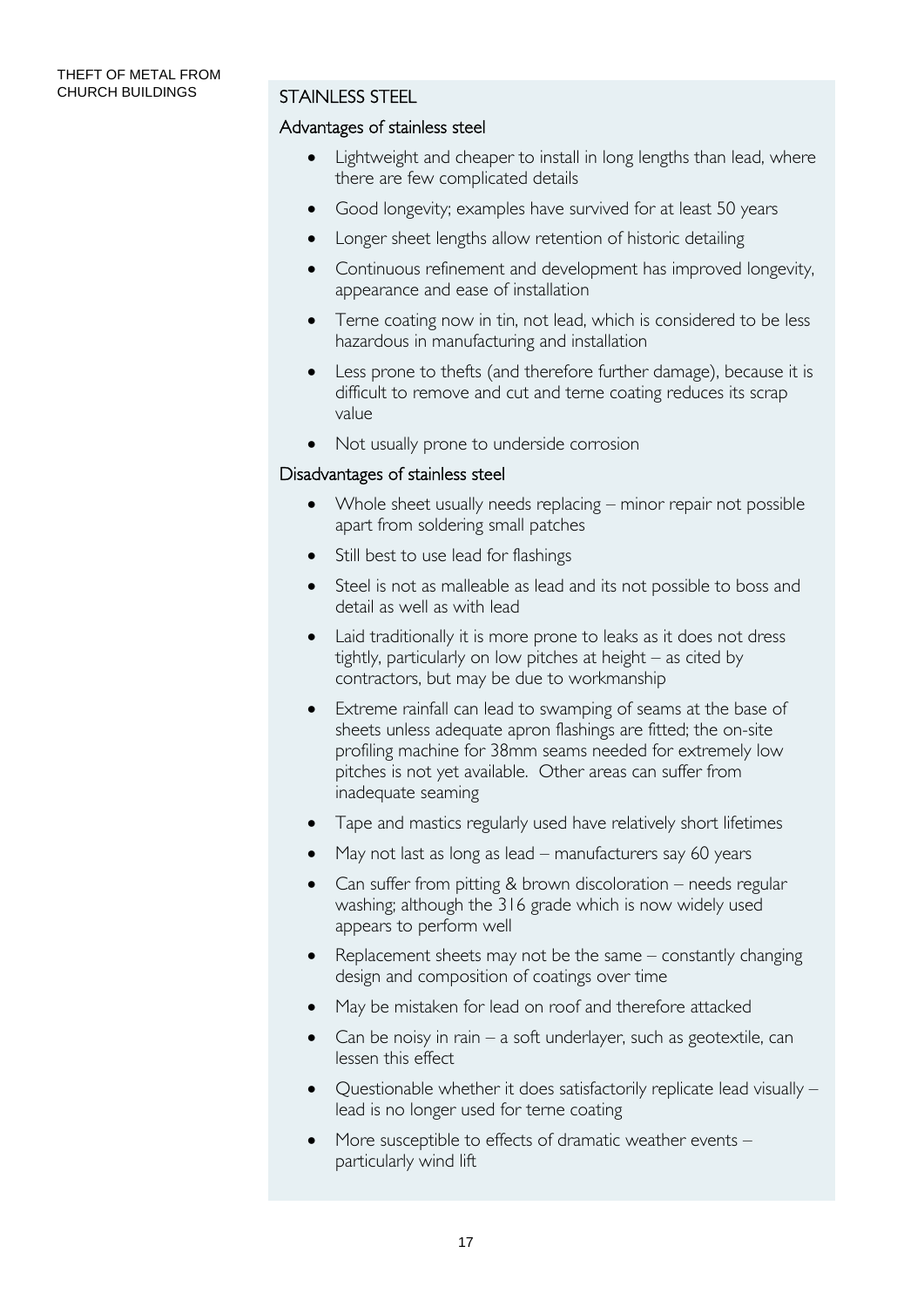Some congregations are considering non-metal roof coverings because of:

- the low level of insurance cover for lead roofs
- the opportunity this gives to make a medium-term repair, in the hope that lead can be reinstated in the future when prices are lower
- the removed threat of theft and further damage

Some non-metal systems such as asphalt have proven longevity, although its installation on top of any remaining lead drastically reduces the resale value and its suitability for recycling. A complete new mastic asphalt roof can give up to 50 years of service. Built-up felt roofs have also been used for many years and give reliable service for a decade or so, although they can be detrimental to the appearance of the building.

#### SHORT TERM ROOFING AND MODERN REPLACEMENTS

Today there are an increasing number of new roofing systems being marketed as alternatives to lead, many based on modern plastics or rubber with claimed life expectancies of 25 years or more. Some will have laboratory certification, but few will have been experienced the harsher climate often found on exposed church roofs. English Heritage would not normally support their use on any part of a listed building.

Most of these alternatives are visually inappropriate and will still be relatively expensive to install, even using a material such as felt, which should last for 10 years.

Questions to consider when contemplating using these materials on roofs include:

- what tests were carried out and how did the product perform?
- is there any experience of its longevity and use on churches?
- can the detailing accommodate the many complications found on church roofs?
- does the colour remain consistent in different light, weather and over time?
- how easy/expensive is it to install in terms of scaffolding and access?
- how easy/expensive is it to maintain and repair?
- how does it deal with problems e.g. exceptional weather, sitting water, dropped scaffold clips etc?
- what does the guarantee cover?
- are specialists needed for installation and repair?
- how long has the company been in business?
- is the system likely to be refined in future, resulting in a lack of spare or replacement parts?

NB: none of these systems replicate the appearance of lead.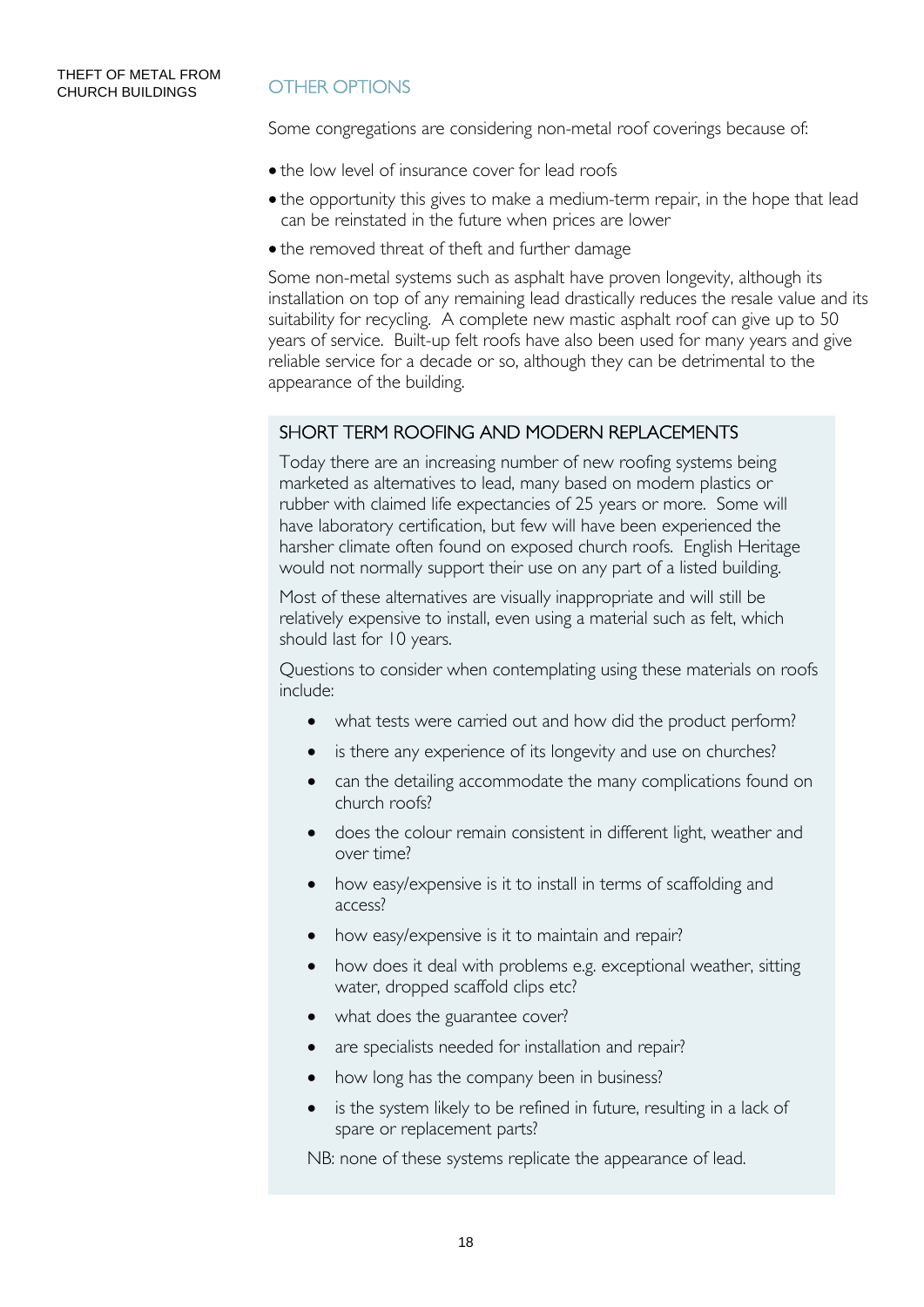- 1. English Heritage understands the enormous pressures on congregations caring for historic buildings that have been victims of metal theft, including the increased costs of insurance.
- 2. All feasible security measures should be put in place to prevent theft before a change of material is considered and a replacement roof fixed.
- 3. Following a theft, emergency covering should be installed and advice sought about both minimising the risk of further attacks and the permanent re-covering of the roof.
- 4. Before making any decisions about replacing the stolen metal, the congregation should seek the advice of an architect or surveyor with conservation expertise, the local authority, its denominational advisory body and, if the change will affect the character and significance of a grade I or II\* listed building, English Heritage.
- 5. In some circumstances, it will not be reasonable to expect like-for-like replacement. In such cases, English Heritage would normally recommend that a long-term durable material with a known standard of performance, such as terne-coated stainless steel or slates or tiles would be the most appropriate alternative.
- 6. Only in the most exceptional circumstances would English Heritage consider the use of plastic or other non-traditional materials to be acceptable on a listed place of worship.
- 7. In situations where a permanent repair cannot be organised quickly, a short term covering of roofing felt might be necessary.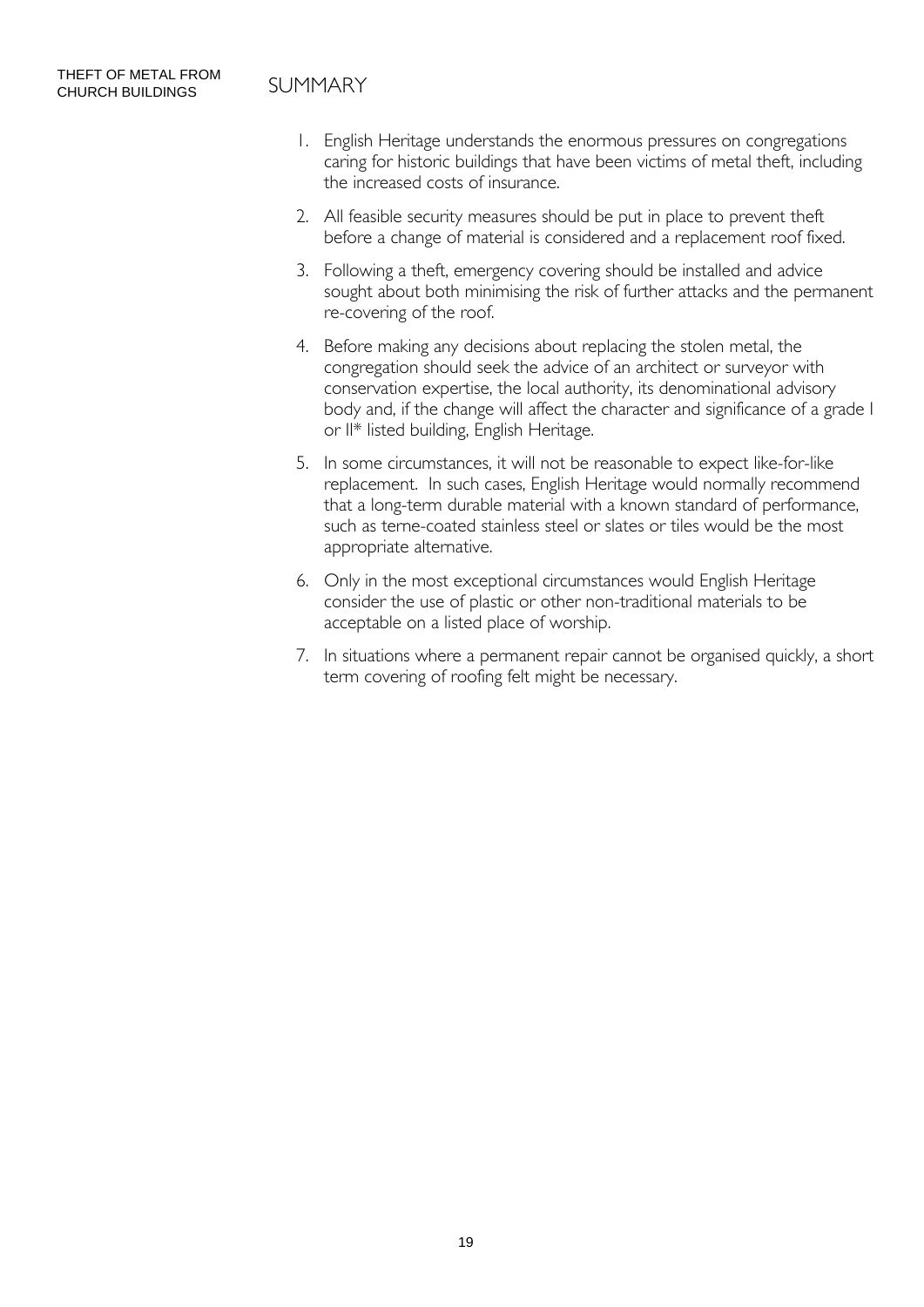#### WHY IS LEAD THEFT HAPPENING?

Thieves continue to target many types of metal, principally lead and copper. Whilst roofs are the most likely targets, particularly on churches, other sources of metal such as rainwater goods, lightning conductors and churchyard features are all at risk.

By the end of 2010, Ecclesiastical, the main insurer of churches, reported claims of over £22m (see [www.ecclesiastical.com/theftofmetal](http://www.ecclesiastical.com/theftofmetal) for their advice on prevention). Lead sheet was the main target and a significant proportion of this cost was making good damage caused by the thieves and the subsequent ingress of water. The dramatic increase in theft has come about because of spiralling prices caused by worldwide demand for lead-acid batteries, both for vehicles and UPS (uninterrupted power supplies) and, more recently, because of speculator activity that this rising market price has attracted. Prices started to fall in 2009 and as a consequence, so did the incidence of theft, but these have returned to previous levels with the renewed rise in commodity prices.

This problem is not new. In the early 1980s, churches were targeted, but a concerted campaign by the insurers to encourage church authorities to carry out simple preventative measures proved successful and the numbers of attacks fell dramatically. English Heritage is working with the Home Office, the police and many other partners to try to achieve the same positive improvement as quickly as possible.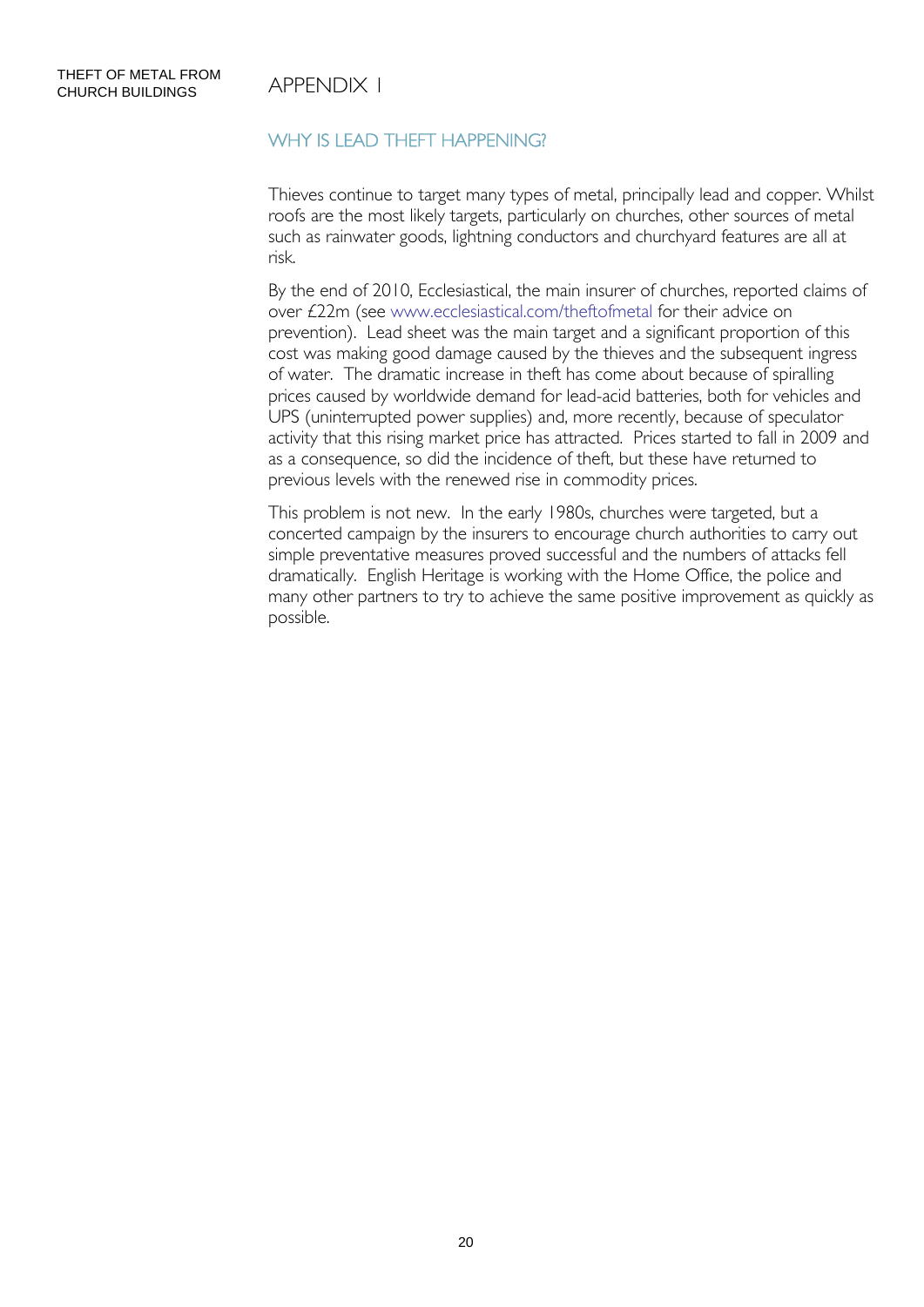#### A SIMPLE RISK ASSESSMENT

| Item                      | Management of risk      |    |               |                                              |                                                                                                                                                                                                                                                                                                                                    |  |  |  |  |
|---------------------------|-------------------------|----|---------------|----------------------------------------------|------------------------------------------------------------------------------------------------------------------------------------------------------------------------------------------------------------------------------------------------------------------------------------------------------------------------------------|--|--|--|--|
|                           | Satisfactory condition? |    |               | Proposed<br>action to<br>be taken<br>against | Check for                                                                                                                                                                                                                                                                                                                          |  |  |  |  |
|                           | Yes                     | No | Don't<br>know | No or<br>Don't<br>know                       |                                                                                                                                                                                                                                                                                                                                    |  |  |  |  |
| Boundary<br>treatment     |                         |    |               |                                              | Does the building have<br>a well defined perimeter<br>fence?<br>Could a vehicle be<br>brought on site? If so,<br>how close to the<br>building?<br>Check for holes, gaps<br>under gates and<br>climbable sections of<br>the fence.                                                                                                  |  |  |  |  |
| Surveillance              |                         |    |               |                                              | Is the property<br>overlooked by<br>neighbours or passers<br>by? Are overlooked<br>areas adequately lit at<br>night? Is it likely that a<br>thief would be seen?<br>Are secluded areas kept<br>dark to discourage<br>youths congregating?<br>Have neighbours or<br>building users been<br>primed to report<br>suspicious activity? |  |  |  |  |
| Grounds                   |                         |    |               |                                              | Is the terrain flat and<br>easy to move over or<br>sloped/stepped?<br>Are there valuable<br>metals, such as statues<br>or garden furniture?                                                                                                                                                                                        |  |  |  |  |
| <b>Building</b><br>access |                         |    |               |                                              | Is there easy access to<br>upper storeys via lean-<br>to roofs, escape stairs<br>or rainwater goods?                                                                                                                                                                                                                               |  |  |  |  |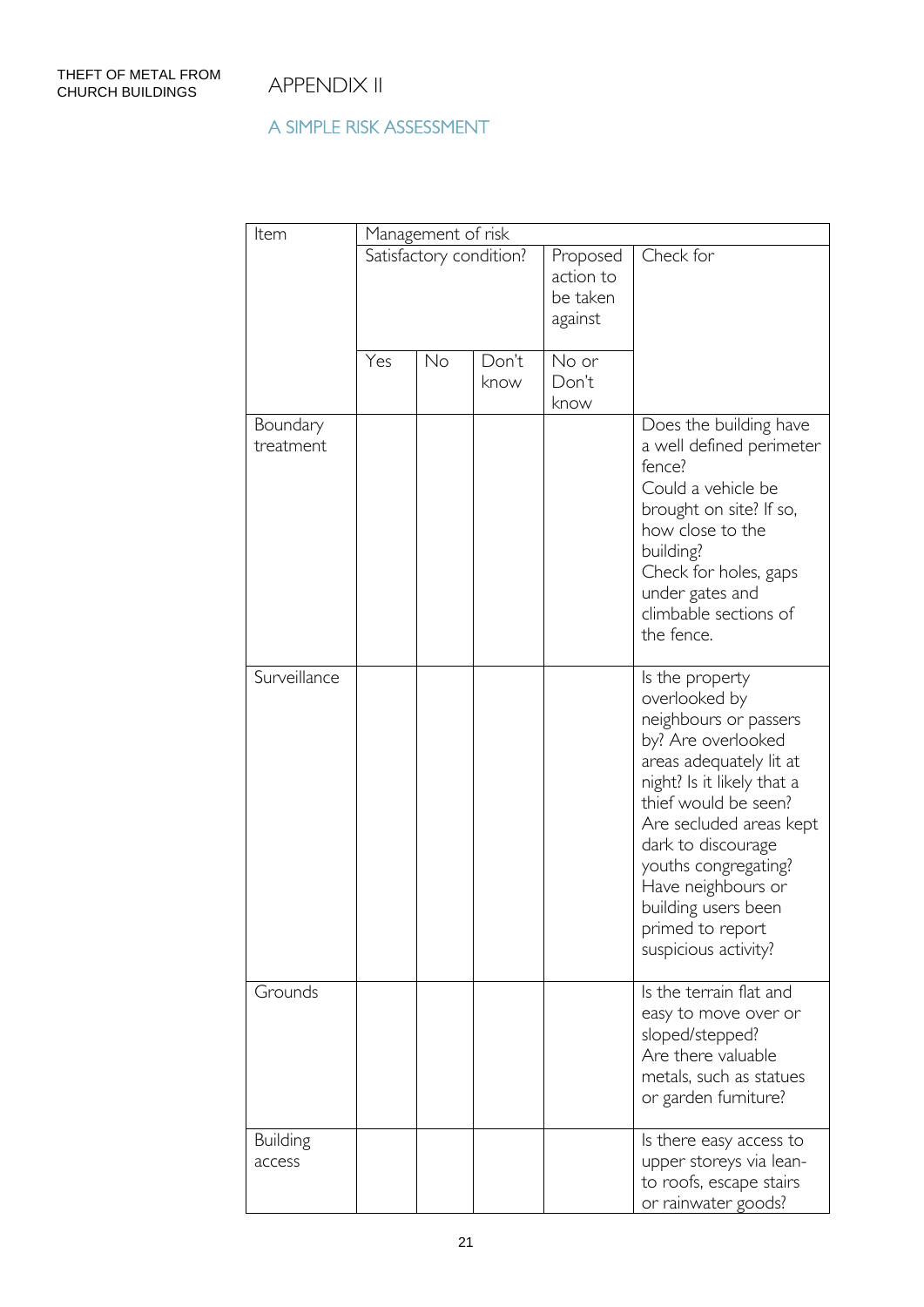| THEFT OF METAL FROM<br>CHURCH BUILDINGS | Metals                                |  |  | How easy to remove<br>are the metal assets?<br>How portable are the<br>metal assets?<br>How close are they to                                                                                                                                                                                                                                                 |
|-----------------------------------------|---------------------------------------|--|--|---------------------------------------------------------------------------------------------------------------------------------------------------------------------------------------------------------------------------------------------------------------------------------------------------------------------------------------------------------------|
|                                         |                                       |  |  | the likely points of<br>vehicular entry?                                                                                                                                                                                                                                                                                                                      |
|                                         | Security<br>systems and<br>management |  |  | Does the building have<br>an effective intruder<br>alarm system?<br>Is there a guaranteed<br>response to activations?<br>Is the building<br>unoccupied for long<br>periods?<br>Is there CCTV?<br>Are there security<br>patrols?<br>Are there any building<br>works being carried out?<br>Will these be<br>supervised?<br>How well known is the<br>contractor? |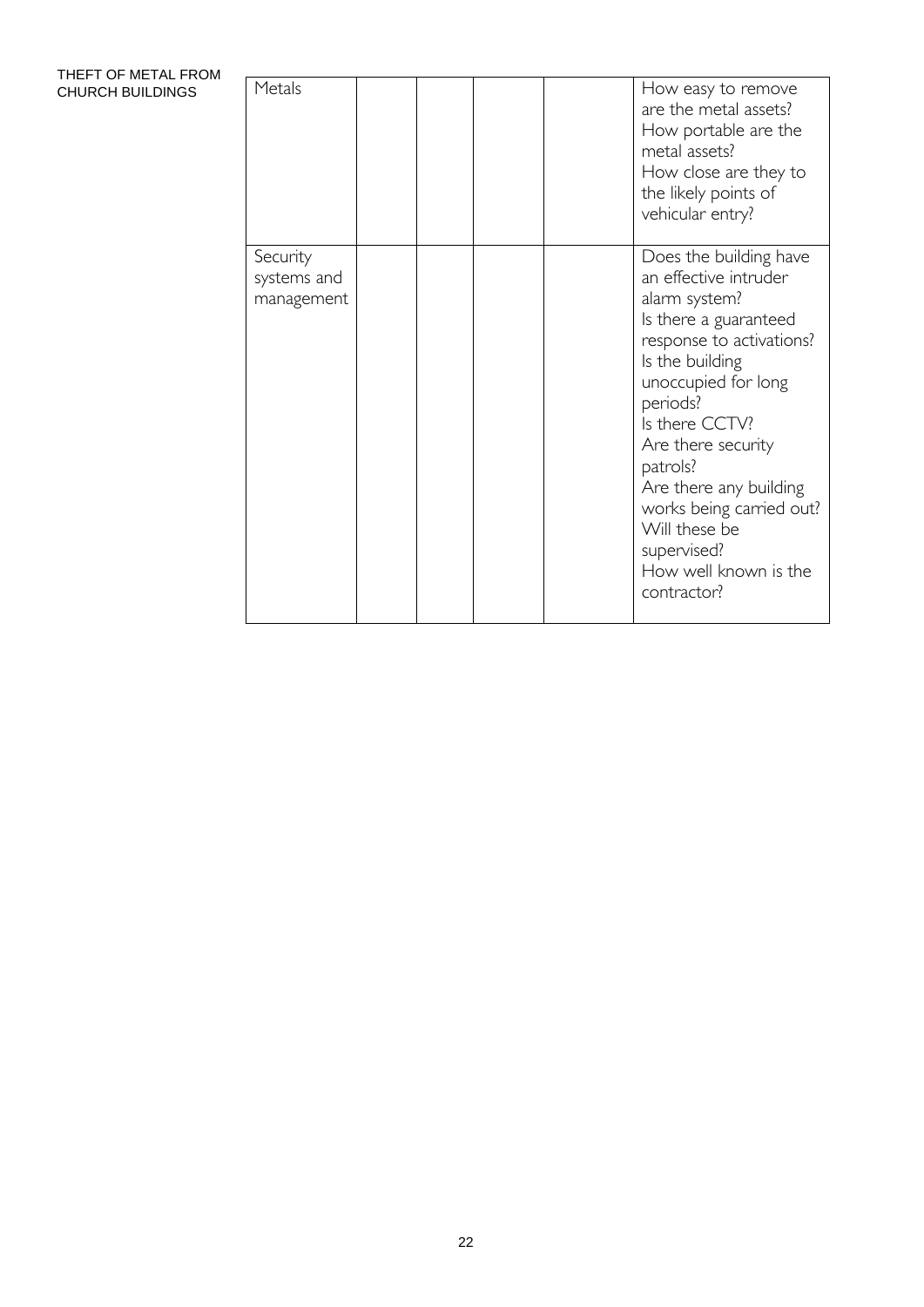### CHURCH BUILDINGS ENGLISH HERITAGE OFFICES

#### North East

English Heritage Bessie Surtees House 41 - 44 Sandhill Newcastle upon Tyne NE1 3JF Tel: 0191 269 1200 E-mail: northeast@english-heritage.org.uk

#### North West

English Heritage 3rd floor Canada House 3 Chepstow Street Manchester M1 5FW Tel: 0161 242 1400 E-mail: northwest@english-heritage.org.uk

#### Yorkshire

English Heritage 37 Tanner Row York YO1 6WP Tel: 01904 601901 E-mail: yorkshire@english-heritage.org.uk

#### West Midlands

English Heritage The Axis 10 Holliday Street Birmingham B1 1TG Tel: 0121 625 6820 E-mail: westmidlands@english-heritage.org.uk

#### East Midlands

English Heritage 44 Derngate Northampton NN1 1UH Tel: 01604 735400 E-mail: eastmidlands@english-heritage.org.uk

#### East of England

English Heritage Brooklands 24 Brooklands Avenue **Cambridge** CB<sub>2</sub> 8BU Tel: 01223 582700 E-mail: eastofengland@english-heritage.org.uk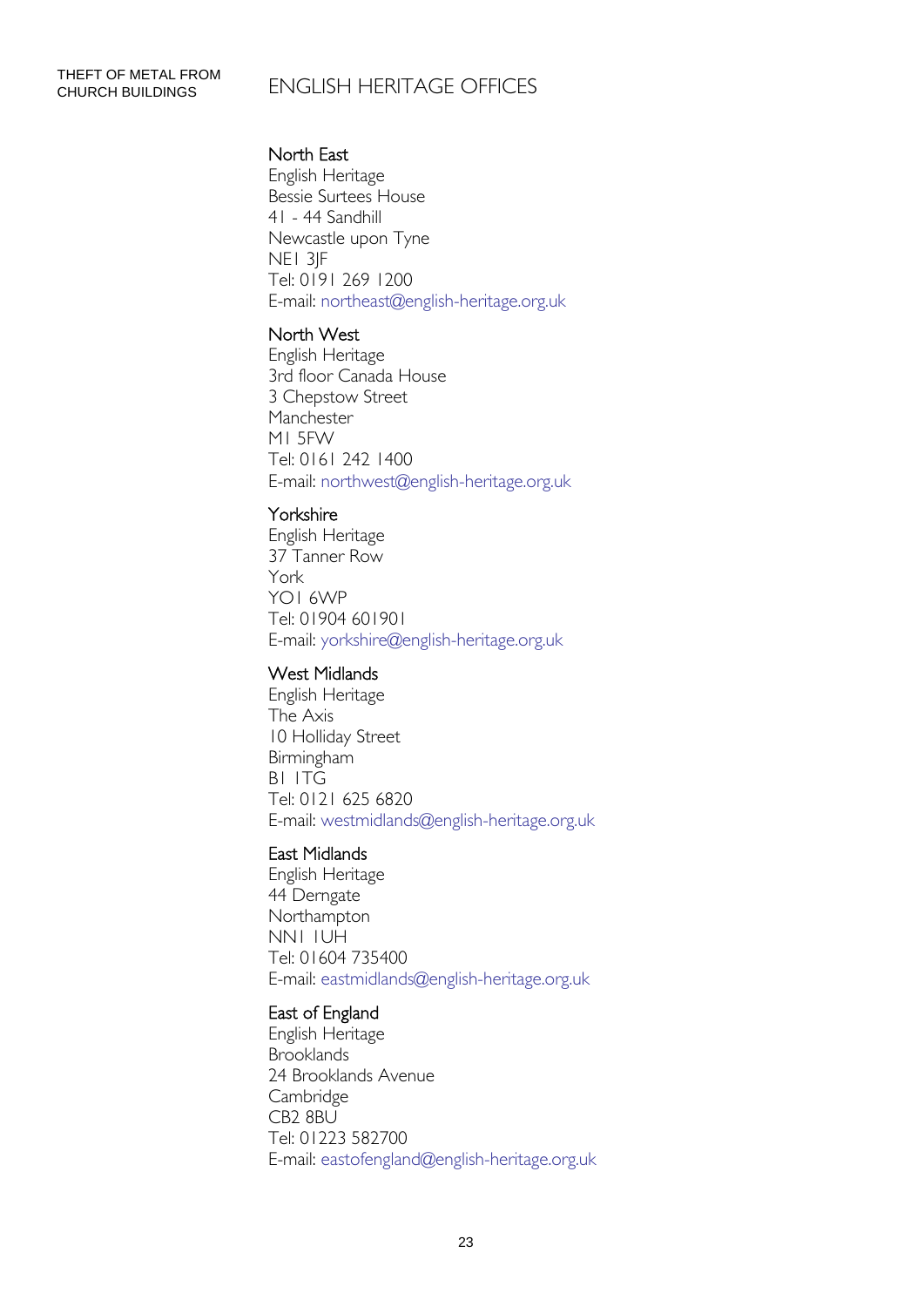#### THEFT OF METAL FROM CHURCH BUILDINGS London

English Heritage 1 Waterhouse Square 138 - 142 Holborn London EC1N 2ST Tel: 020 7973 3000 E-mail: london@english-heritage.org.uk

#### South West

English Heritage 29 Queen Square Bristol BS1 4ND Tel: 0117 975 0700 E-mail: southwest@english-heritage.org.uk

#### South East

English Heritage Eastgate Court 195-205 High Street **Guildford** GU1 3EH Tel: 01483 252000 E-Mail: Southeast@english-heritage.org.uk

#### The Conservation Department

English Heritage Room 2/20, NMRC The Engine House Fire Fly Avenue Swindon SN2 2EH Tel: 01793 414963 E-mail: conservation@english-heritage.org.uk

#### Customer Services

English Heritage The Engine House Fire Fly Avenue **Swindon** SN2 2EH Email: [customers@english-heritage.org.uk](mailto:customers@english-heritage.org.uk)  Telephone: 0870 333 1181 Minicom text telephone for the deaf or hard of hearing: 0800 015 0516